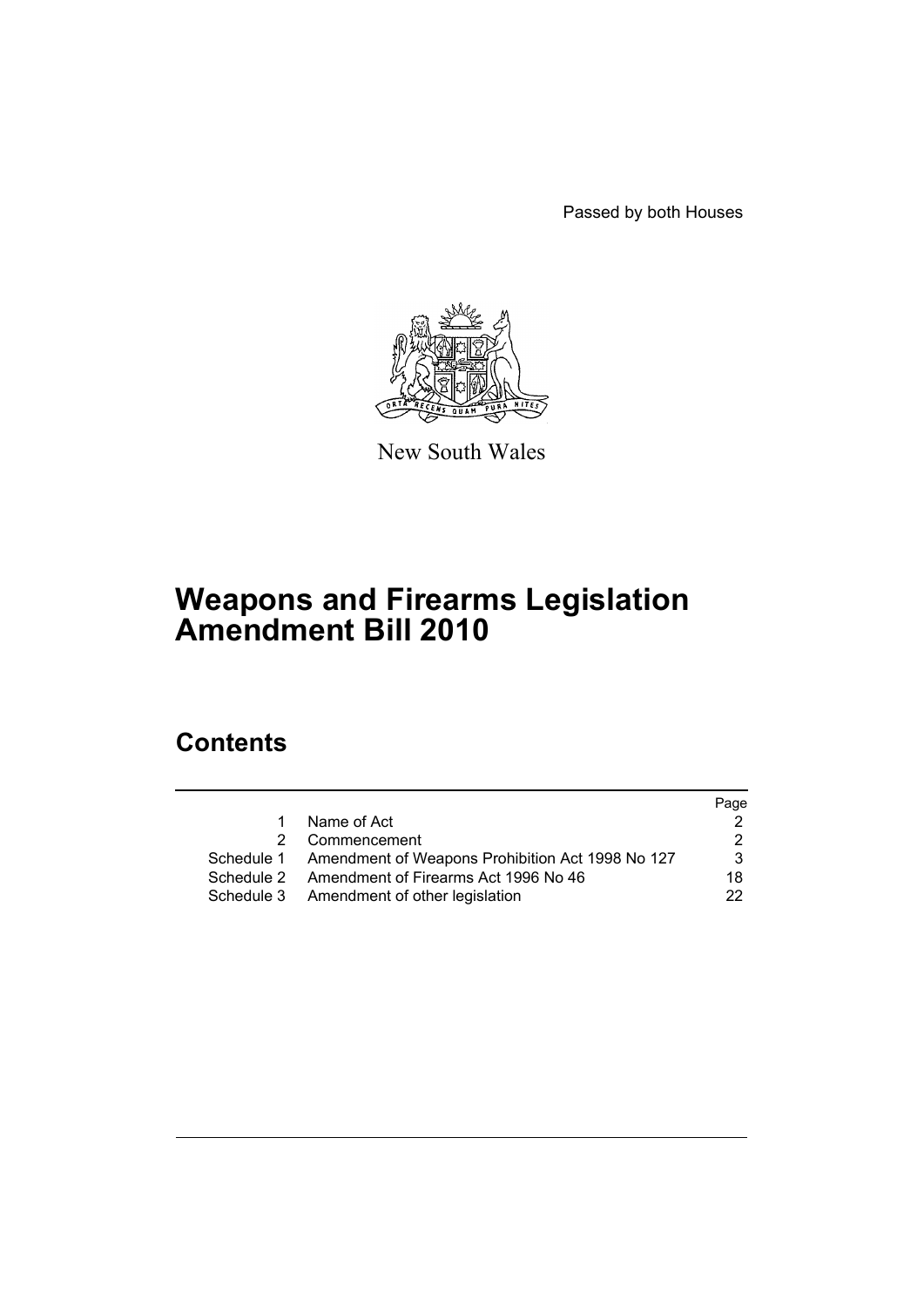*I certify that this public bill, which originated in the Legislative Assembly, has finally passed the Legislative Council and the Legislative Assembly of New South Wales.*

> *Clerk of the Legislative Assembly. Legislative Assembly, Sydney, , 2010*



New South Wales

# **Weapons and Firearms Legislation Amendment Bill 2010**

Act No , 2010

An Act to amend the *Weapons Prohibition Act 1998* to make further provision with respect to the regulation and control of certain weapons; to amend the *Firearms Act 1996* in relation to imitation and antique firearms and certain other matters; and for other purposes.

*I have examined this bill and find it to correspond in all respects with the bill as finally passed by both Houses.*

*Assistant Speaker of the Legislative Assembly.*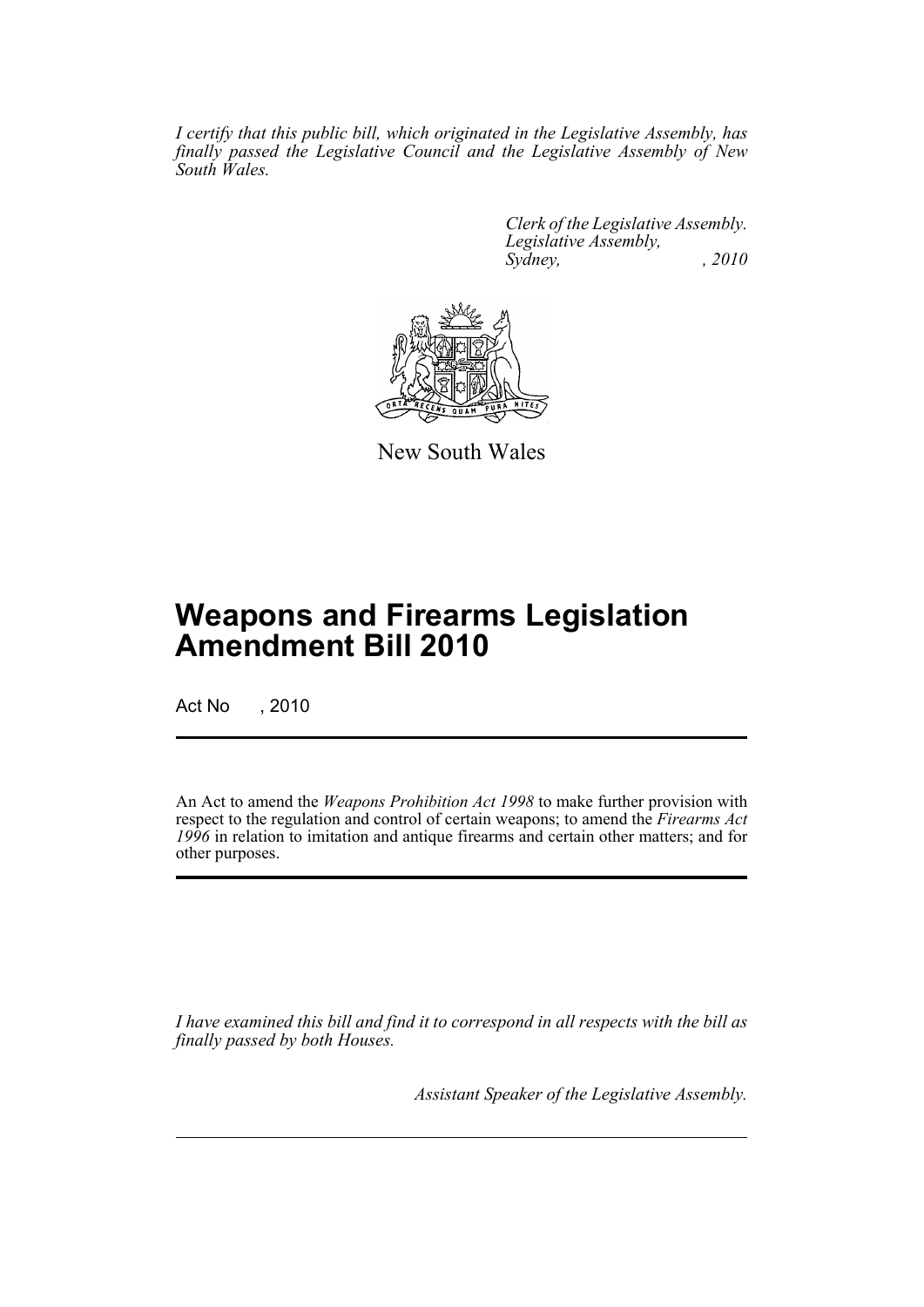# <span id="page-2-0"></span>**The Legislature of New South Wales enacts:**

# **1 Name of Act**

This Act is the *Weapons and Firearms Legislation Amendment Act 2010*.

# <span id="page-2-1"></span>**2 Commencement**

This Act commences on a day or days to be appointed by proclamation.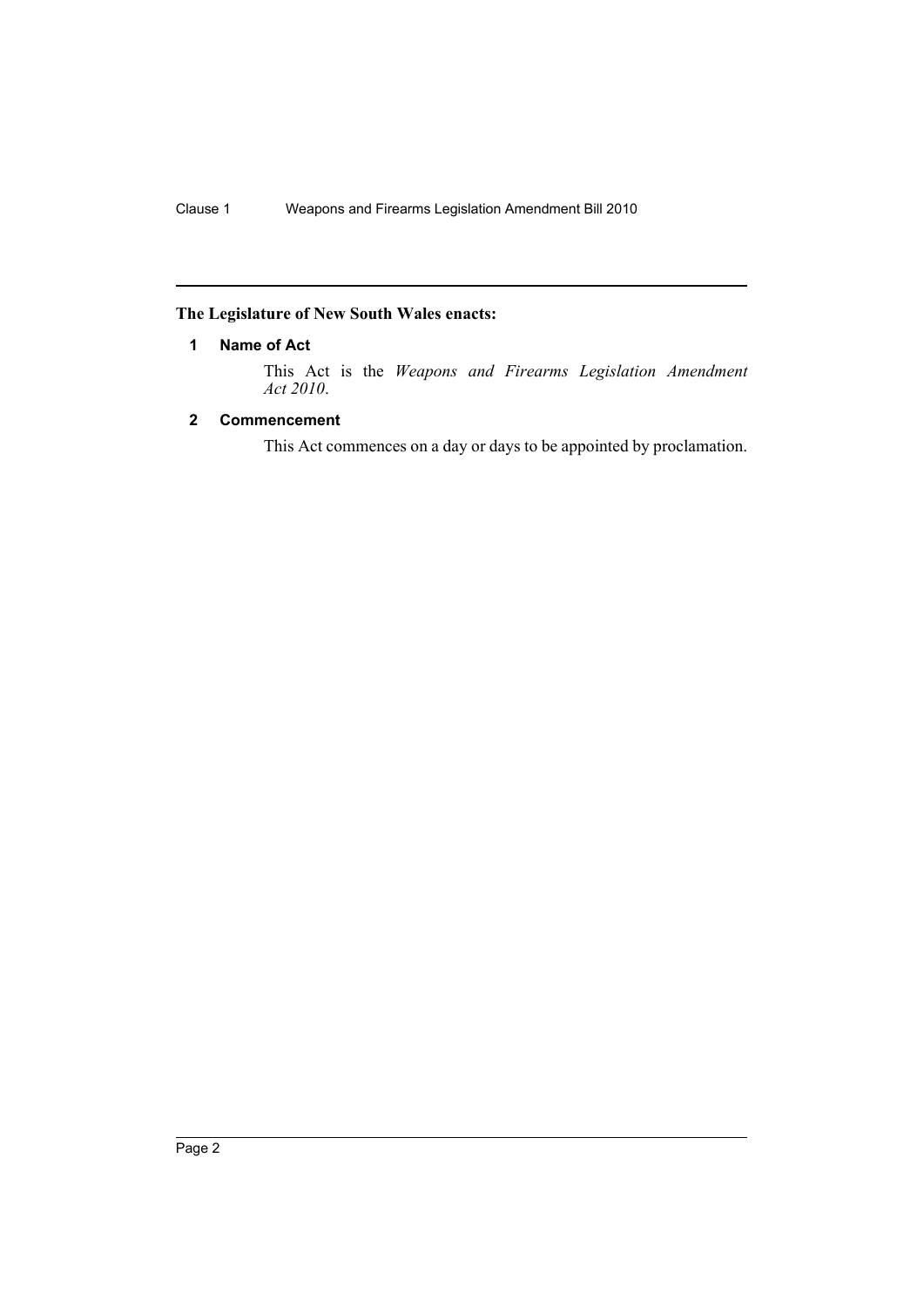Amendment of Weapons Prohibition Act 1998 No 127 Schedule 1

# <span id="page-3-0"></span>**Schedule 1 Amendment of Weapons Prohibition Act 1998 No 127**

### **[1] Section 4 Definitions**

Insert in alphabetical order in section 4 (1):

*military-style weapon* means a prohibited weapon of a kind referred to in clause 1A of Schedule 1.

# **[2] Section 7 Offence of unauthorised possession or use of prohibited weapon**

Omit the penalty at the end of section 7 (1). Insert instead: Maximum penalty: imprisonment for 14 years.

# **[3] Section 10 Issuing of permit**

Omit "as may be approved (either generally or in a particular case)" from section 10 $(2)$  $(c)$ .

Insert instead "as are imposed by or under this Act".

### **[4] Section 10 (3) (c)**

Omit the paragraph. Insert instead:

(c) is subject to a good behaviour bond, whether entered into in New South Wales or elsewhere, in relation to an offence prescribed by the regulations, or

# **[5] Section 10 (3A) and (3B)**

Insert after section 10 (3):

- (3A) A permit must not be issued to a person if the Commissioner is of the opinion, having regard to any criminal intelligence report or other criminal information held in relation to the person, that:
	- (a) the person is a risk to public safety, and
	- (b) the issuing of the permit would be contrary to the public interest.

**Note.** Any such grounds for not issuing a permit may also be grounds for suspending or revoking the permit—see sections 16 (1) and 18 (2).

(3B) The Commissioner is not, under this or any other Act or law, required to give any reasons for not issuing a permit on the grounds referred to in subsection (3A).

### **[6] Section 10 (4)**

Omit "The". Insert instead "Despite any other provision of this section, the".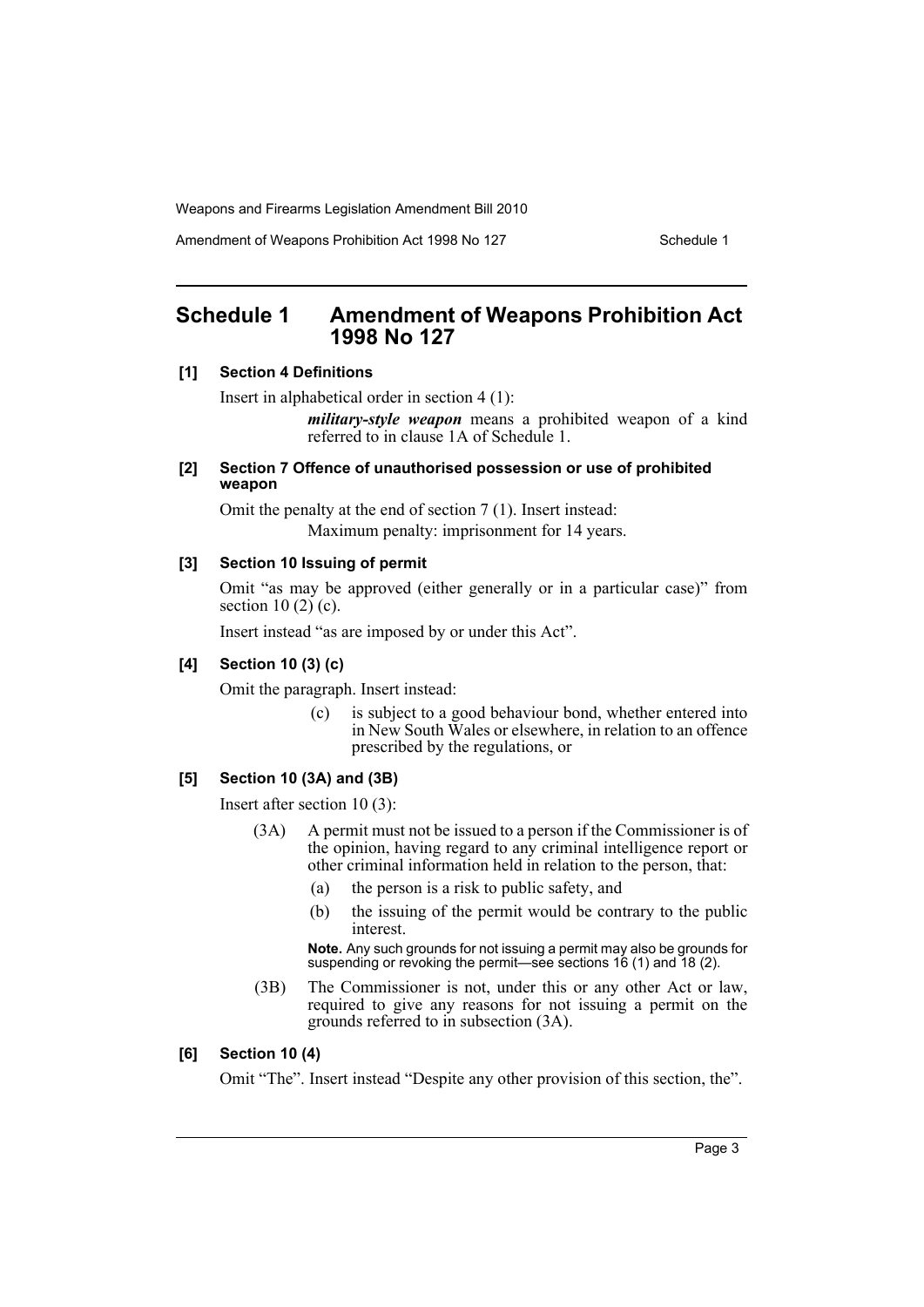Schedule 1 Amendment of Weapons Prohibition Act 1998 No 127

### **[7] Section 10 (6)**

Omit the subsection.

### **[8] Section 11 Genuine reason**

Insert after the matter relating to the genuine reason of recreational/sporting purposes in the Table to section 11 (2):

> *Reason: historical re-enactment purposes* The applicant must be a current member of a historic or commemorative club or society approved by the Commissioner in accordance with the regulations and which conducts activities or events requiring the possession or use of the prohibited weapon for which the permit is sought.

### **[9] Section 11 (2), Table**

Omit the matter relating to the genuine reason of weapons collection.

Insert instead:

*Reason: weapons collection* The applicant must:

- (a) be a current member of a collectors' club or society approved by the Commissioner in accordance with the regulations, and
- (b) demonstrate that the applicant's weapons collection has a genuine commemorative, historical, thematic or financial value.

### **[10] Section 13 Form of permit**

Omit section 13 (2) (a). Insert instead:

(a) contain a recent photograph of the person to whom it is issued (such photograph being obtained in accordance with arrangements determined by the Commissioner), and

### **[11] Section 14 Conditions of permit**

Omit section 14 (1). Insert instead:

- (1) A permit is subject:
	- (a) to such conditions as may be imposed by the Commissioner (whether at the time the permit is issued or at any later time), and
	- (b) to such other conditions as are imposed by this Act or prescribed by the regulations.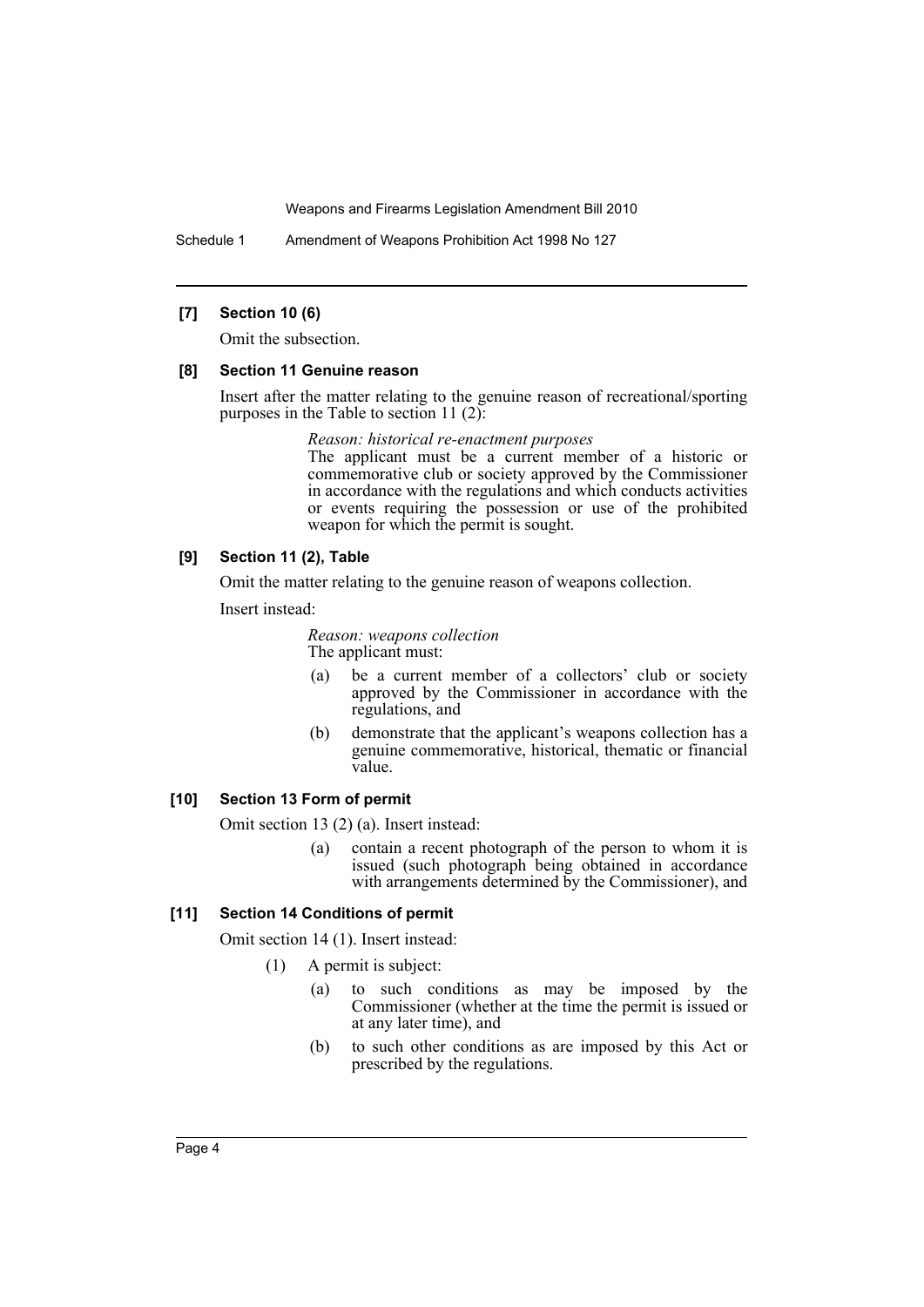Amendment of Weapons Prohibition Act 1998 No 127 Schedule 1

### **[12] Section 14 (3)**

Omit the subsection.

### **[13] Section 16 Suspension of permit**

Insert after section 16 (1):

- (1A) If a permit is being suspended because the Commissioner is satisfied that there may be grounds for revoking the permit under section 10 (3A), the notice suspending the permit is not required:
	- (a) to state the reasons for the suspension, or
	- (b) to include any request that the permit holder provide the Commissioner with reasons why the permit should not be revoked.

### **[14] Section 18 Revocation of permit**

Insert after section 18 (2):

(2A) If the Commissioner revokes a permit because the permit holder would be refused a permit on the grounds referred to in section 10 (3A), the Commissioner is not, under this or any other Act or law, required to give any reasons for revoking the permit on those grounds.

### **[15] Section 19 Surrender and seizure of prohibited weapons when permit suspended or revoked**

Omit "suspended or revoked" wherever occurring.

Insert instead "suspended, revoked or otherwise ceases to be in force".

### **[16] Section 19 (3)**

Insert after section 19 (2):

(3) This section does not apply in relation to a permit that has expired if the authority conferred by the permit continues to have effect (as provided by the regulations) pending the determination of an application for a subsequent permit.

### **[17] Section 20 Weapons dealers and theatrical weapons armourers must hold permit**

Omit the penalty at the end of the section. Insert instead: Maximum penalty: imprisonment for 7 years.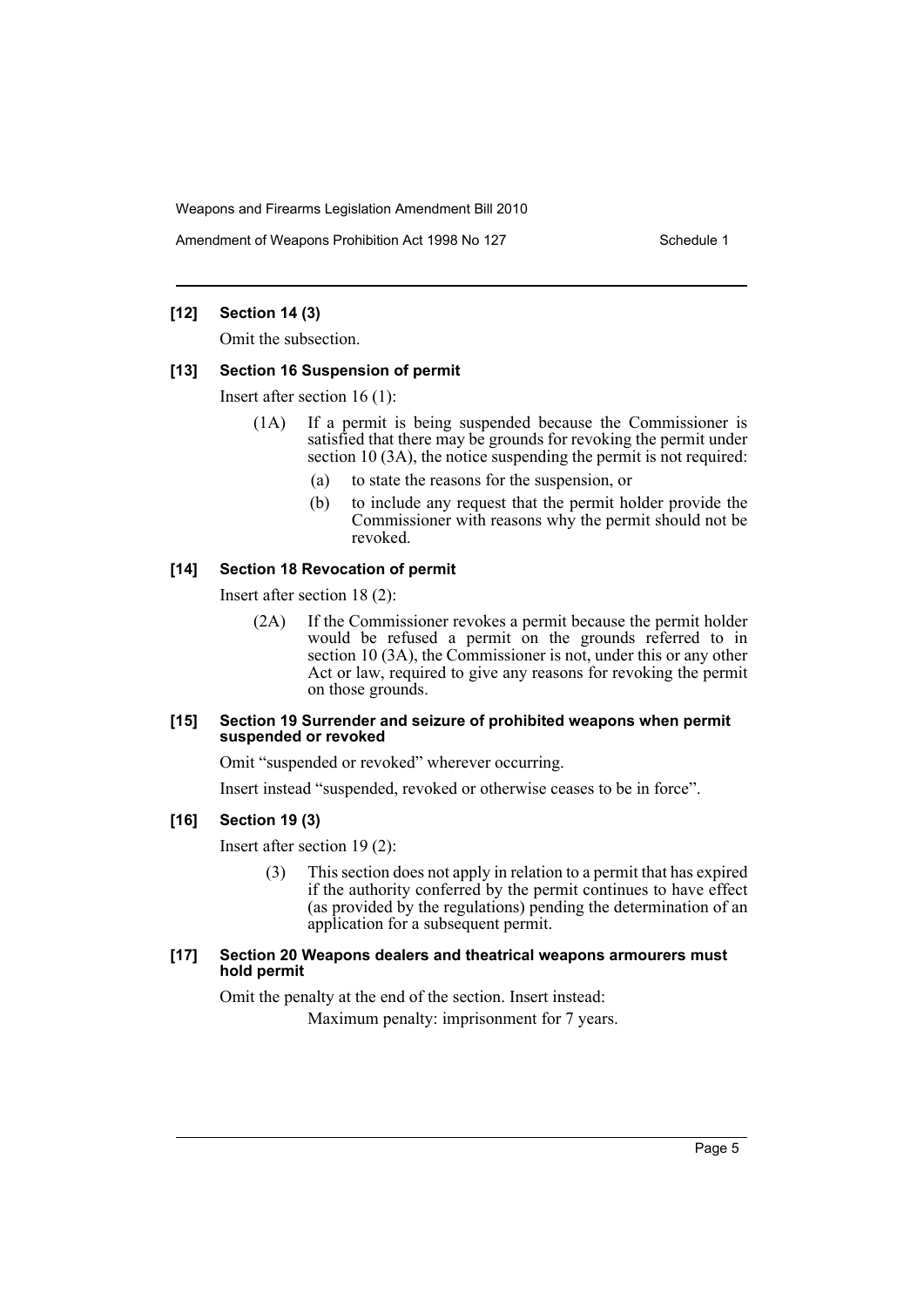Schedule 1 Amendment of Weapons Prohibition Act 1998 No 127

### **[18] Section 20A**

Insert after section 20:

### **20A Record of sale of prohibited weapons**

- (1) An authorised weapons dealer or authorised theatrical weapons armourer must ensure that the following particulars are recorded in relation to each sale by the dealer or armourer of a prohibited weapon to another person:
	- (a) the name and address of the other person,
	- (b) the number of the other person's permit authorising the other person to possess the prohibited weapon,
	- (c) the date of the sale,
	- (d) a description of the prohibited weapon sold,
	- (e) in the case of the sale of a military-style weapon—the serial number or other unique identifier (if available) of the weapon,
	- (f) such other particulars as may be prescribed by the regulations.
- (2) An entry required to be made in a record concerning the sale of a prohibited weapon must, subject to the regulations, be entered within 24 hours of the sale occurring.
- (3) A record must be made and kept in the approved form.
- (4) If an authorised weapons dealer or authorised theatrical weapons armourer ceases to hold a weapons dealer permit or theatrical weapons armourer permit, the former dealer or armourer must provide the Commissioner with a record of all sales during the 2 years immediately preceding the date on which the permit ceased to be in force.
- (5) A person who is required to ensure a record is kept or to keep a record under this section, must, on demand made by a police officer at any time:
	- (a) produce the record to that officer and permit that officer to inspect and make copies of any entries in it, and
	- (b) produce to that officer all prohibited weapons in the possession of that person, and
	- (c) furnish to that officer any information in that person's possession with respect to any prohibited weapon that has been manufactured, purchased or received under the authority of the person's weapons dealer permit or theatrical weapons armourer permit, or that the person has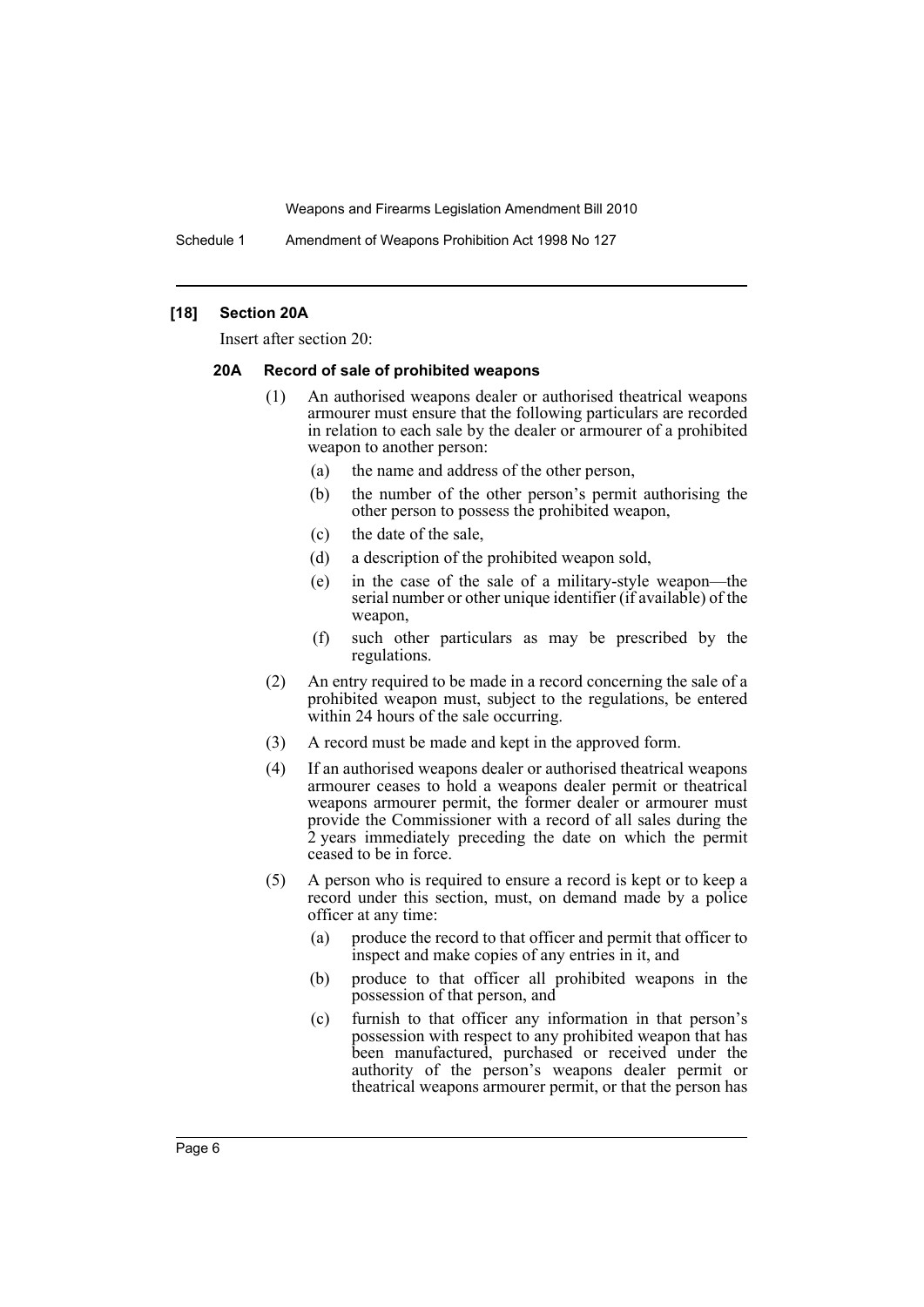Amendment of Weapons Prohibition Act 1998 No 127 Schedule 1

in his or her possession or has sold or repaired under the authority of the permit.

Maximum penalty: 50 penalty units.

# **[19] Section 23 Restrictions on purchase of prohibited weapons**

Omit the penalty at the end of section 23 (1). Insert instead: Maximum penalty: imprisonment for 5 years.

# **[20] Section 23 (3)**

Omit the subsection.

# **[21] Sections 23A and 23B**

Insert after section 23:

### **23A Restrictions on sale of prohibited weapons**

### (1) **Prohibited weapons generally**

A person (*the seller*) must not sell a prohibited weapon to another person (*the buyer*) unless:

- (a) the buyer is authorised to possess the weapon by a permit, and
- (b) the seller:
	- (i) has seen the buyer's permit, or
	- (ii) knows that the buyer is an authorised weapons dealer or authorised theatrical weapons armourer.

Maximum penalty: imprisonment for 14 years.

# (2) **Military-style weapons**

A person (*the seller*) must not sell a military-style weapon to another person (*the buyer*) unless:

- (a) the buyer is authorised to possess the weapon by a permit, and
- (b) the seller:
	- (i) has seen the buyer's permit, or
	- (ii) knows that the buyer is an authorised weapons dealer or authorised theatrical weapons armourer.

Maximum penalty: imprisonment for 20 years.

(3) If on the trial of a person for an offence under subsection (2) the jury is not satisfied that the accused is guilty of the offence charged but is satisfied on the evidence that the accused is guilty of an offence under subsection (1), it may find the accused not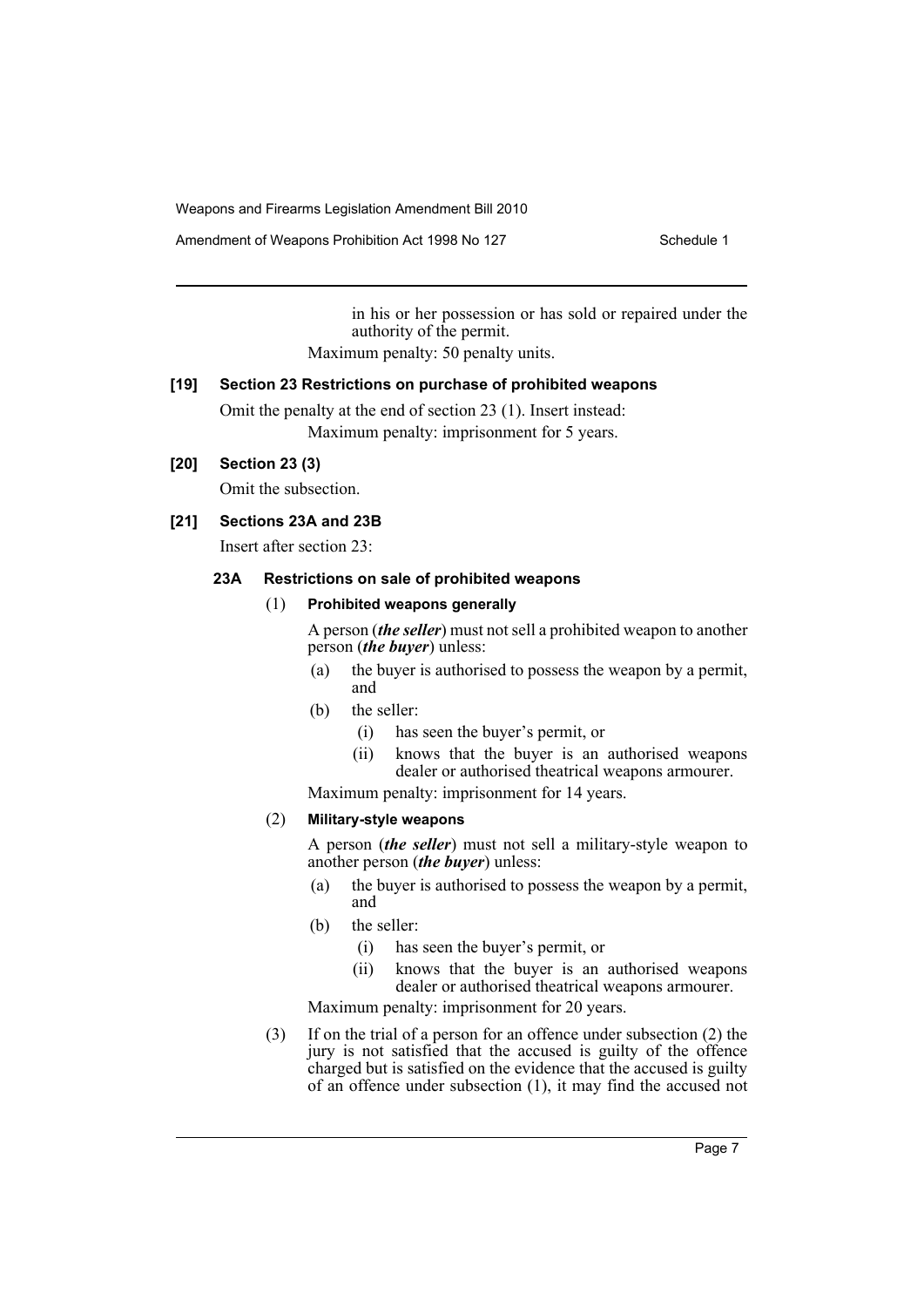Schedule 1 Amendment of Weapons Prohibition Act 1998 No 127

guilty of the offence charged but guilty of the latter offence, and the accused is liable to punishment accordingly.

### **23B Selling prohibited weapons on an ongoing basis**

### (1) **Offences**

A person must not contravene section 23A on 3 or more separate occasions over any consecutive period of 12 months. Maximum penalty: imprisonment for 20 years.

#### (2) **Jury must be satisfied as to same 3 occasions of sale**

If, on the trial of a person for an offence under this section, more than 3 occasions of selling a prohibited weapon are relied on as evidence of commission of the offence, the members of the jury who return a guilty verdict must be satisfied as to at least 3 of the same occasions of sale.

### (3) **Alternative verdict—relevant selling offence**

If, on the trial of a person for an offence under this section, the jury is not satisfied that the offence is proven but is satisfied that the person has, in respect of any of the occasions relied on as evidence of commission of the offence under this section, committed a relevant selling offence, the jury may acquit the person of the offence charged and find the person guilty of the relevant selling offence, and the person is liable to punishment accordingly.

### (4) **Double jeopardy provisions**

A person who has been convicted of an offence under this section is not liable to be convicted:

- (a) of a relevant selling offence, or
- (b) of a separate offence under this section,

on the same, or substantially the same, facts as those relied on as evidence of commission of the offence in respect of which the person has been convicted.

- (5) A person who has been acquitted of an offence under this section is not liable to be convicted:
	- (a) except as provided by subsection (3)—of a relevant selling offence, or
	- (b) of a separate offence under this section,

on the same, or substantially the same, facts as those relied on as evidence of commission of the offence in respect of which the person has been acquitted.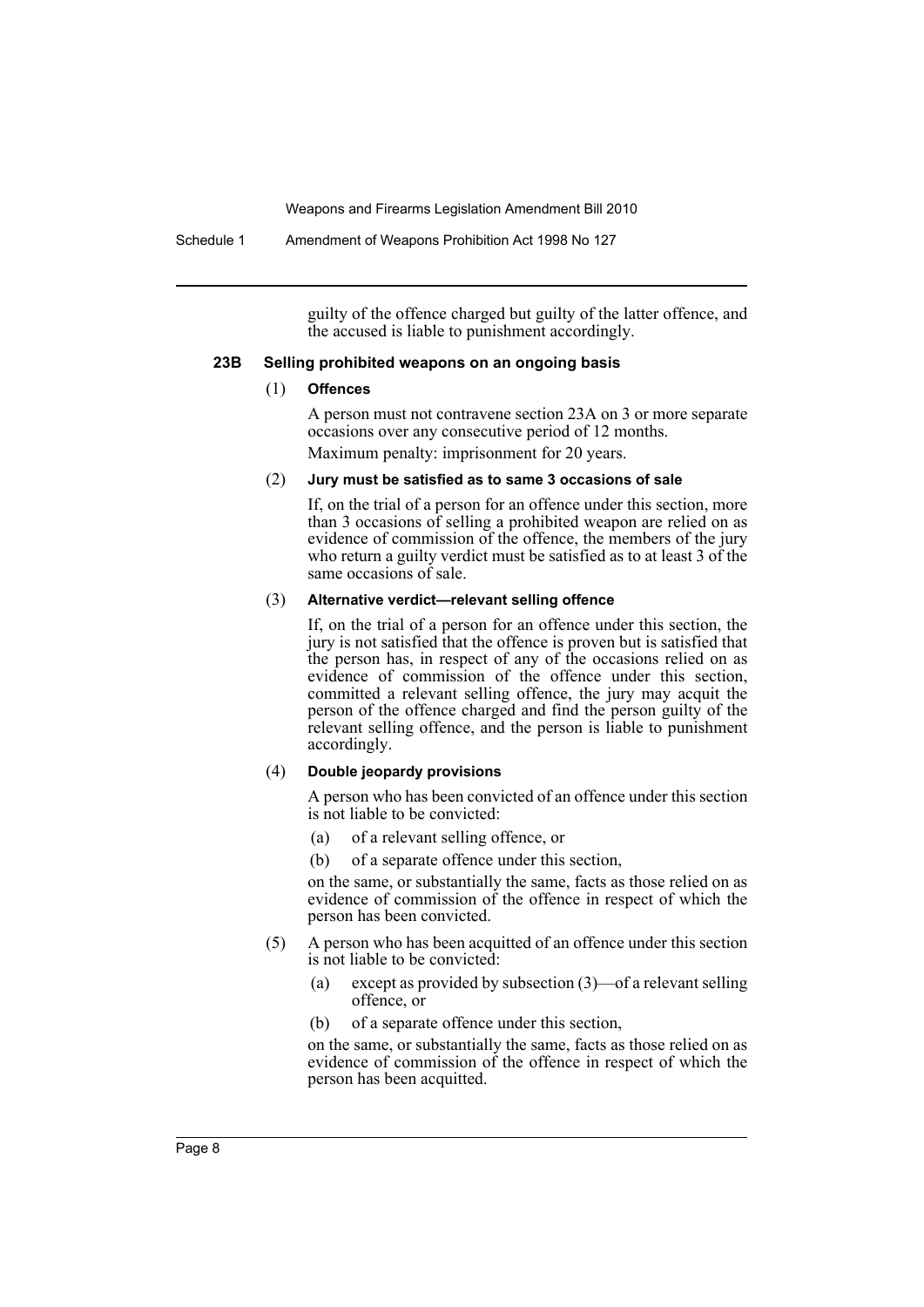Amendment of Weapons Prohibition Act 1998 No 127 Schedule 1

- (6) A person who has been:
	- (a) convicted of a relevant selling offence, or
	- (b) acquitted of a relevant selling offence,

is not liable to be convicted of an offence under this section on the same, or substantially the same, facts as those relied on as evidence of commission of the relevant selling offence.

### (7) **Liability for relevant selling offences not affected by offence under this section**

Subject to subsections (4) and (5), this section does not:

- (a) remove the liability of any person to be convicted of a relevant selling offence, or
- (b) affect the punishment that may be imposed for any such offence.

### (8) **Definition**

In this section, *relevant selling offence* means any offence under this Act (other than under this section) relating to the sale of a prohibited weapon.

### **[22] Section 25A**

Insert after section 25:

### **25A Unauthorised manufacture of prohibited weapons**

(1) A person who manufactures a prohibited weapon is guilty of an offence unless the person is authorised by a permit to manufacture the weapon.

Maximum penalty: imprisonment for 14 years.

(2) A person who manufactures a military-style weapon is guilty of an offence unless the person is authorised by a permit to manufacture the weapon.

Maximum penalty: imprisonment for 20 years.

(3) Without limiting the operation of subsection (1) or (2), this section applies to a person regardless of whether the prohibited weapon concerned was manufactured in the course of carrying on a business.

# **[23] Section 26 General requirement for safe keeping of prohibited weapons**

Omit the section.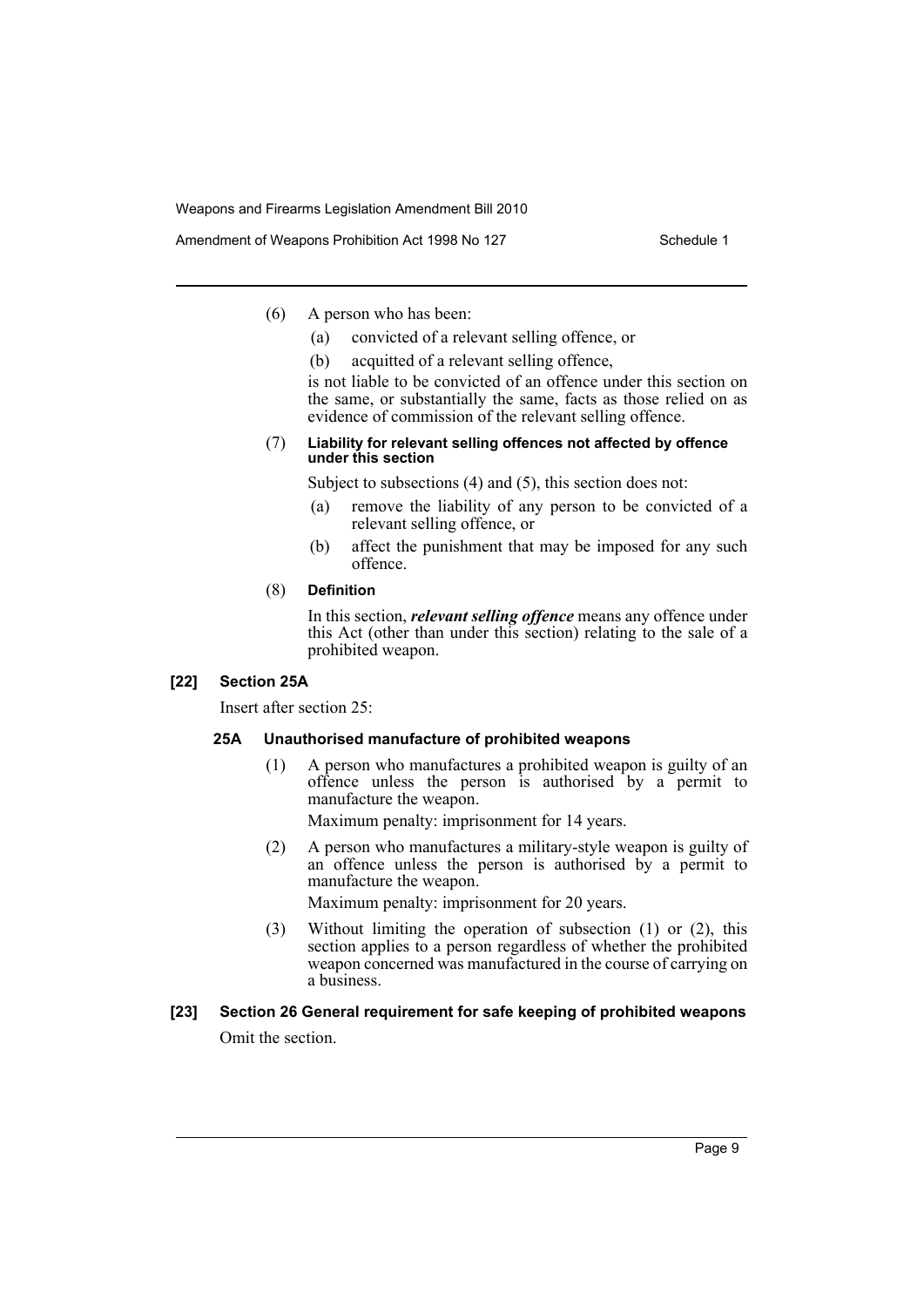Schedule 1 Amendment of Weapons Prohibition Act 1998 No 127

### **[24] Section 31 False or misleading documents**

Omit the penalty at the end of the section. Insert instead: Maximum penalty: imprisonment for 10 years.

### **[25] Part 4A**

Insert after Part 4:

# **Part 4A Safe keeping of prohibited weapons**

### **32A General requirement for safe keeping of prohibited weapons**

A person who possesses a prohibited weapon must take all reasonable precautions to ensure:

- (a) its safe keeping, and
- (b) that it is not stolen or lost, and
- (c) that it does not come into the possession of a person who is not authorised to possess the weapon.

Maximum penalty: 100 penalty units or imprisonment for 2 years, or both.

### **32B Level 1 requirements**

- (1) The holder of a permit in respect of a prohibited weapon that is prescribed for the purposes of this section must comply with the following requirements (each of which is *a level 1 requirement*):
	- (a) when any such weapon is not actually being used or carried, it must be stored in a locked receptacle of a type approved by the Commissioner and that is constructed of hard wood or steel and not easily penetrable,
	- (b) if such a receptacle weighs less than 150 kilograms when empty, it must be fixed in order to prevent its easy removal,
	- (c) the locks of such a receptacle must be of solid metal and be of a type approved by the Commissioner,
	- (d) such other requirements relating to security and safe storage as may be prescribed by the regulations.

Maximum penalty: 20 penalty units or imprisonment for 6 months, or both.

(2) A permit holder does not have to comply with a level 1 requirement if the permit holder satisfies the Commissioner that the permit holder has provided alternative arrangements for the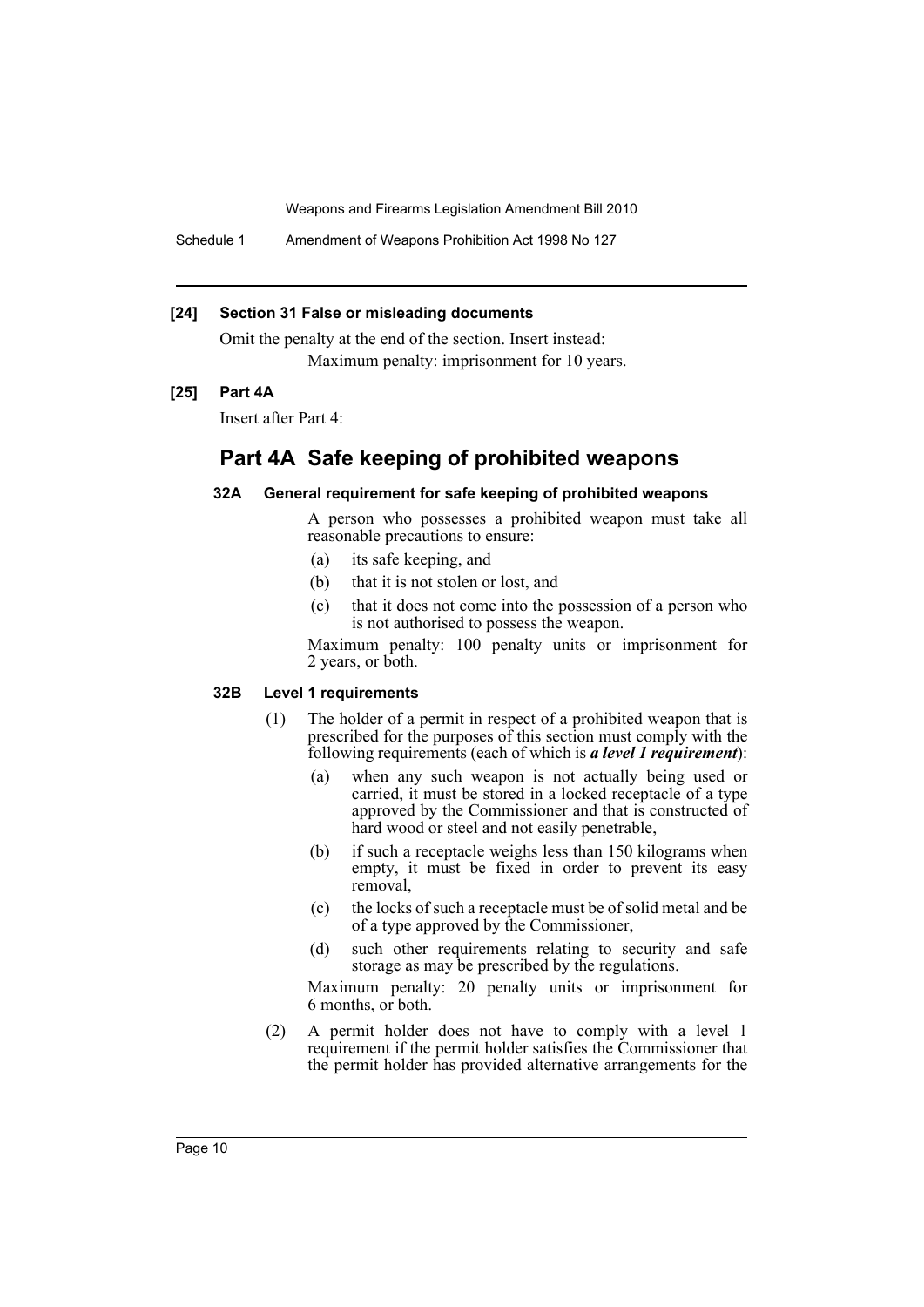Amendment of Weapons Prohibition Act 1998 No 127 Schedule 1

storage of prohibited weapons in the permit holder's possession that are of a standard not less than the requirements set out in this section.

(3) The Commissioner may, in such cases as the Commissioner thinks fit, vary or modify a level 1 requirement in respect of its application to a particular permit holder. Any such variation or modification is to be imposed by way of a condition on the relevant permit.

### **32C Level 2 requirements**

- (1) The holder of a permit in respect of a prohibited weapon that is prescribed for the purposes of this section must comply with the following requirements (each of which is *a level 2 requirement*):
	- (a) when any such weapon is not actually being used or carried, it must be stored in a locked steel safe of a type approved by the Commissioner and that cannot be easily penetrated,
	- (b) such a safe must be bolted to the structure of the premises where the weapon is authorised to be kept,
	- (c) such other requirements relating to security and safe storage as may be prescribed by the regulations.

Maximum penalty: 50 penalty units or imprisonment for 1 year, or both.

- (2) A permit holder does not have to comply with a level 2 requirement if the permit holder satisfies the Commissioner that the permit holder has provided alternative arrangements for the storage of prohibited weapons in the permit holder's possession that are of a standard not less than the requirements set out in this section.
- (3) The Commissioner may, in such cases as the Commissioner thinks fit, vary or modify a level 2 requirement in respect of its application to a particular permit holder. Any such variation or modification is to be imposed by way of a condition on the relevant permit.

### **32D Level 3 requirements**

(1) The holder of a permit in respect of a military-style weapon, or such other prohibited weapon prescribed for the purposes of this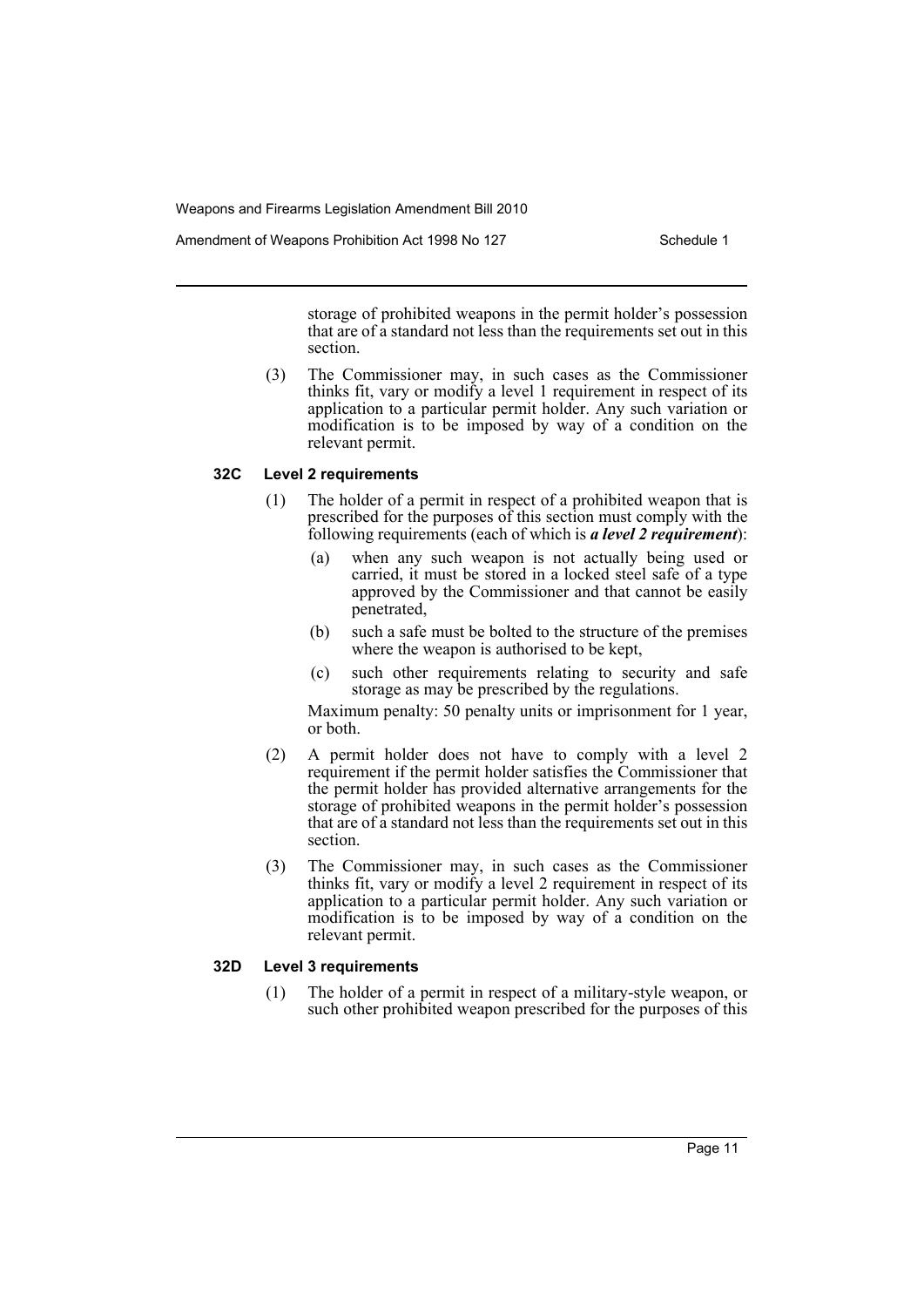Schedule 1 Amendment of Weapons Prohibition Act 1998 No 127

section, must comply with the following requirements (each of which is *a level 3 requirement*):

- (a) when any such weapon is not actually being used or carried, it must be stored in an area or room of a permanent building that has secure locks on all entrances,
- (b) the area or room of the building must have solid walls that provide a substantial barrier to forced entry,
- (c) any windows in the area or room must be covered by a security screen,
- (d) any doors to the area or room must be made of solid material or be reinforced with steel,
- (e) any such door must be fitted with a 'dead latch' type lock or with a hasp/barrel bolt and padlock,
- (f) door hinges must be concealed or the hinge pins must be welded to prevent them from being punched out,
- (g) the weapon must be stored in the area or room in a locked steel safe of a type approved by the Commissioner and that cannot be easily penetrated,
- (h) such a safe must be bolted to the structure of the area or room where the weapon is authorised to be kept,
- (i) such other requirements relating to security and safe storage as may be prescribed by the regulations.

Maximum penalty: 100 penalty units or imprisonment for 2 years, or both.

- (2) A permit holder does not have to comply with a level 3 requirement if the permit holder satisfies the Commissioner that the permit holder has provided alternative arrangements for the storage of prohibited weapons in the permit holder's possession that are of a standard not less than the requirements set out in this section.
- (3) The Commissioner may, in such cases as the Commissioner thinks fit, vary or modify a level 3 requirement in respect of its application to a particular permit holder. Any such variation or modification is to be imposed by way of a condition on the relevant permit.

### **[26] Section 34 Effect of weapons prohibition order**

Omit the penalty at the end of section 34 (1) and (3) wherever occurring. Insert instead:

Maximum penalty: imprisonment for 10 years.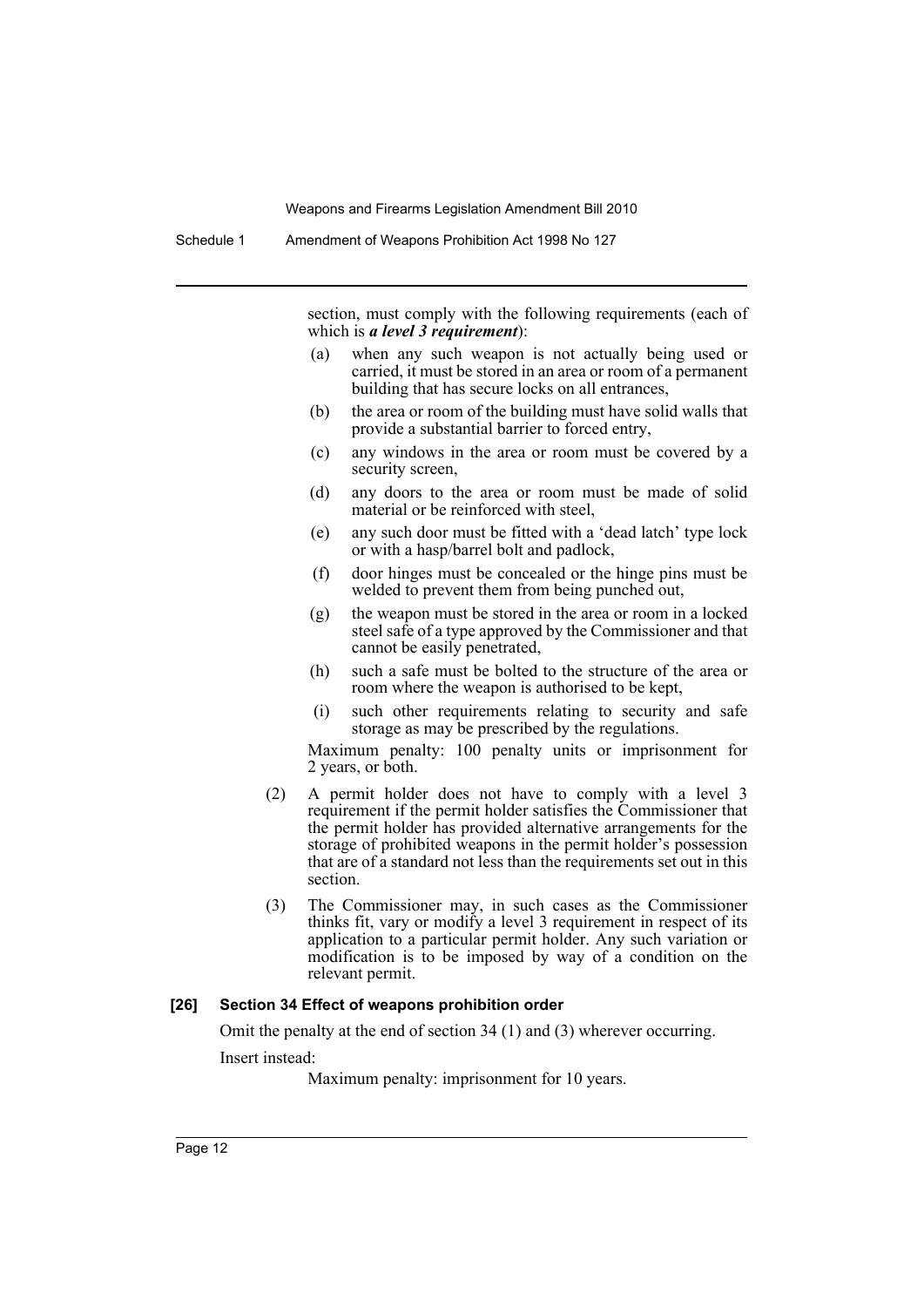Amendment of Weapons Prohibition Act 1998 No 127 Schedule 1

### **[27] Section 35 Review by Administrative Decisions Tribunal of certain decisions**

Insert at the end of the section:

- (2) The following provisions of the *Administrative Decisions Tribunal Act 1997* do not apply to an application to the Administrative Decisions Tribunal for a review of a refusal to issue a permit, or the revocation or suspension of a permit, that was made on the grounds referred to in section  $10(3\text{\AA})$ :
	- (a) Part 2 of Chapter 5,
	- (b) section 58.
- (3) In determining an application for a review of any such decision, the Administrative Decisions Tribunal:
	- (a) is to ensure that it does not, in the reasons for its decision or otherwise, disclose the existence or content of any criminal intelligence report or other information referred to in section 10 (3A), and
	- (b) in order to prevent the disclosure of any such report or other information, is to receive evidence and hear argument in the absence of the public, the applicant for review and the applicant's representative.

### **[28] Section 43**

Omit the section. Insert instead:

### **43 Proceedings for offences**

- (1) Except as provided by this section, proceedings for an offence under this Act or the regulations may be disposed of summarily before the Local Court.
- (2) An offence under section 7, 20, 23 (1), 23A (1), 25A (1), 31 or 34 may be prosecuted on indictment. However, Chapter 5 of the *Criminal Procedure Act 1986* (which relates to the summary disposal of certain indictable offences unless an election is made to proceed on indictment) applies to and in respect of an offence referred to in this subsection.
- (3) An offence under section 23A (2), 23B or 25A (2) is to be prosecuted on indictment only.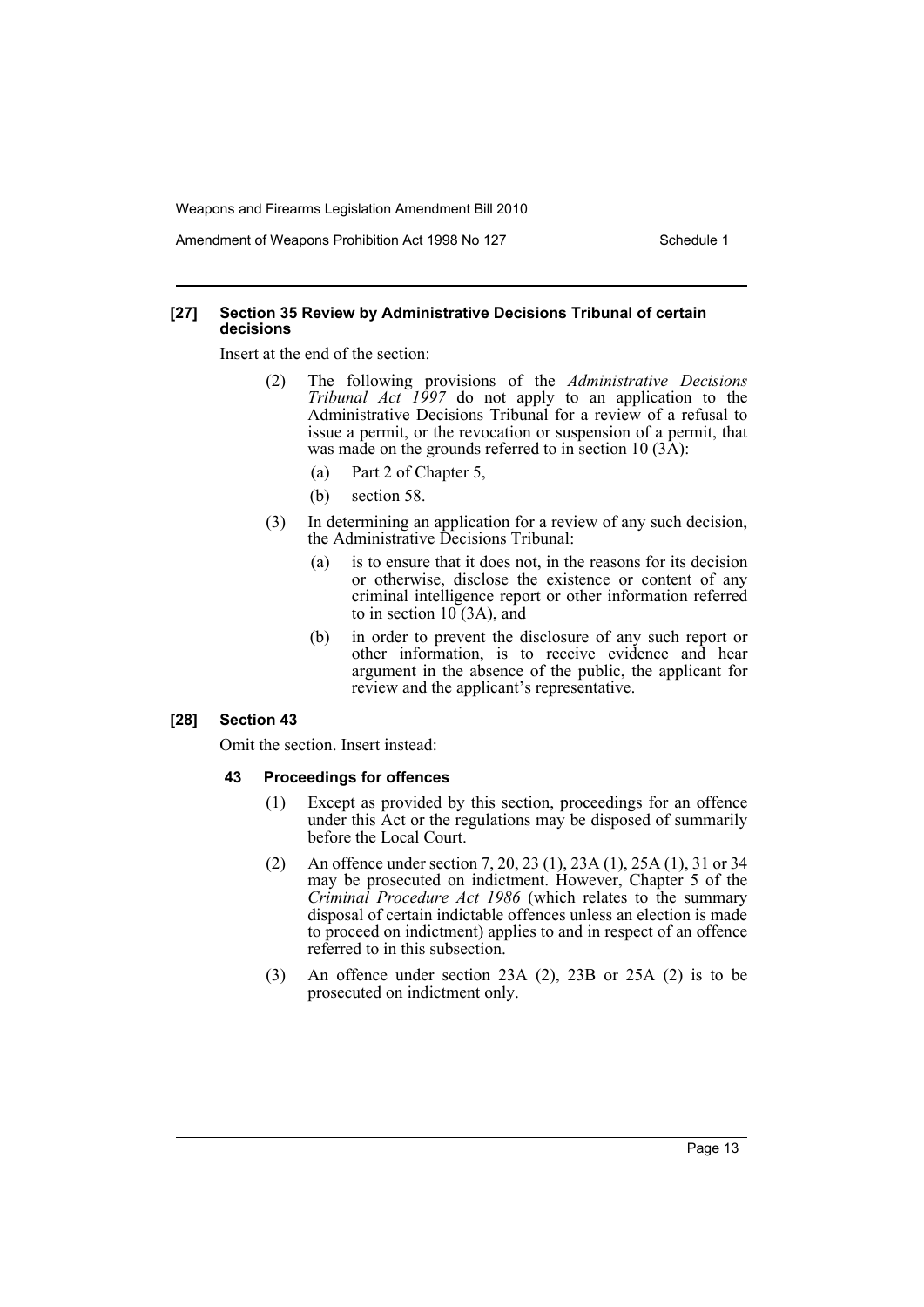Schedule 1 Amendment of Weapons Prohibition Act 1998 No 127

### **[29] Section 50 Regulations**

Insert after section 50 (2) (d):

(d1) the approval of clubs, societies or organisations in relation to the use or possession of prohibited weapons (including requirements in relation to the membership of such clubs, societies or organisations),

### **[30] Schedule 1 Prohibited weapons**

Insert ", wholly or partly," after "can be fitted" in clause 1 (5).

# **[31] Schedule 1**

Insert after clause 1:

### **1A Military-style weapons**

(1) Any **bomb**, **grenade**, **rocket**, **missile** or **mine** or other similar device (such as a tear-gas canister) that is in the nature of, or that expels or contains, an explosive, incendiary, irritant, gas or smoke, and whether or not it is live, has been deactivated or is spent.

For the purposes of this subclause, *bomb* includes a device known as an Improvised Explosive Device (or **IED**).

- (2) Any device intended for use by a military or defence force and that is designed to **propel or launch** a weapon referred to in subclause  $(1)$ .
- (3) A **flame thrower** that is of military design or any other device that is capable of projecting ignited incendiary fuel.

# **[32] Schedule 1, clause 2 (1)–(3)**

Omit the subclauses.

# **[33] Schedule 1, clause 2 (16)**

Insert ", but not including any such article that is produced and identified as a children's toy" after "independently of each other".

# **[34] Schedule 1, clause 2 (17)**

Insert ", but not including any such article that is produced and identified as a children's toy" after "permanently fixed".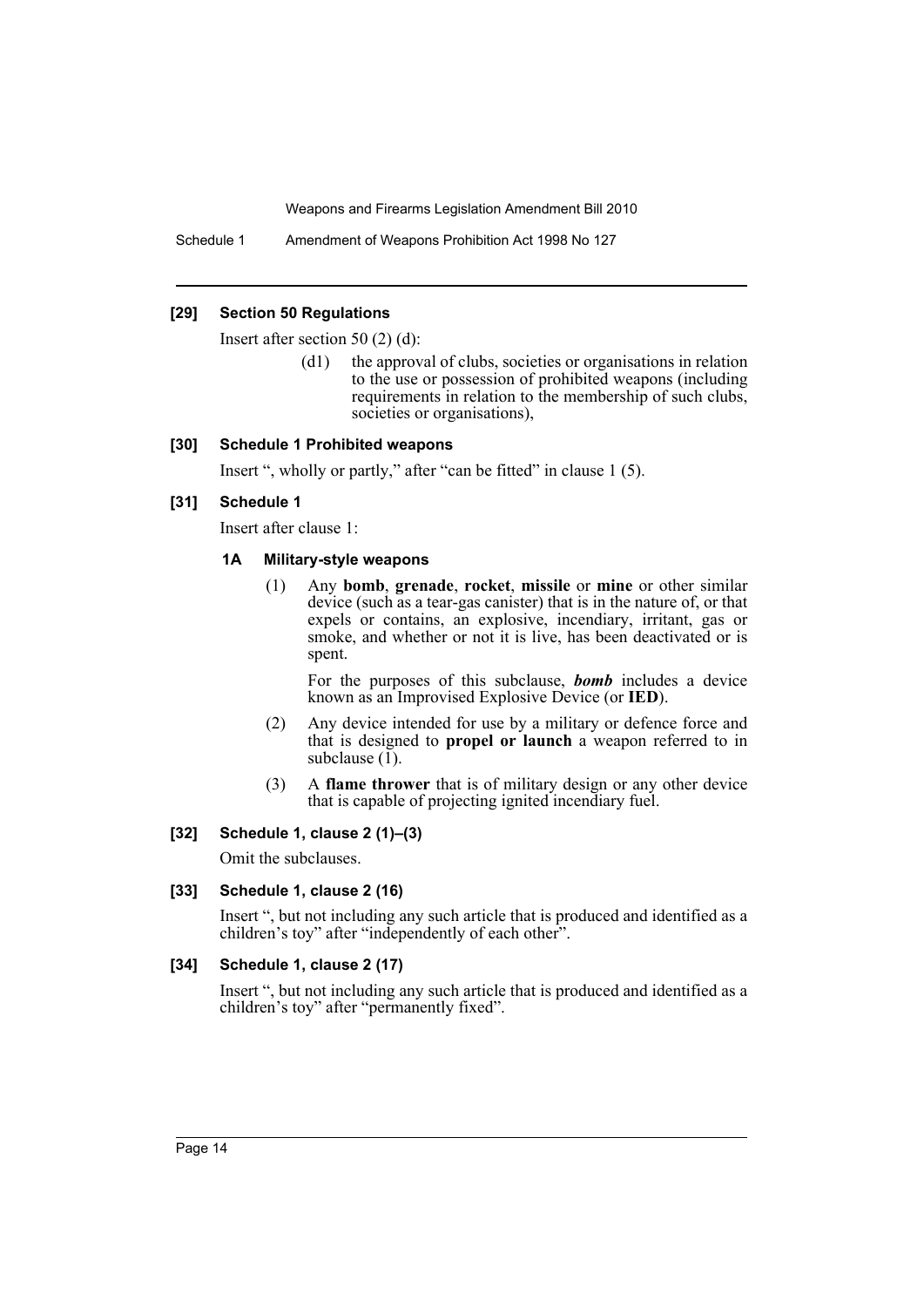### **[35] Schedule 1, clause 2 (18), (18A) and (18B)**

Omit clause 2 (18). Insert instead:

- (18) Any hand-held defence or anti-personnel device that is designed to administer an electric shock on contact.
- (18A) A **Taser gun** or other similar anti-personnel conducted energy device.
- (18B) A cartridge or similar device that is designed to propel probes or prongs from a weapon referred to in subclause  $(18A)$ .

### **[36] Schedule 1, clause 2 (19)**

Omit "over the knuckles". Insert instead "over 2 or more knuckles".

### **[37] Schedule 1, clause 3 (Imitations, concealed blades etc)**

Omit clause 3 (1). Insert instead:

(1) Any object that substantially duplicates in appearance a weapon referred to in clause 1A (1), but not including an object that is produced and identified as a children's toy.

### **[38] Schedule 1, clause 3 (2)**

Omit the subclause.

### **[39] Schedule 1, clause 4 (1) and (2)**

Omit the subclauses. Insert instead:

- (1) **Body armour vests** (or other similar article) designed for anti-ballistic purposes or similar purposes (such as protection against electroshock or conducted energy devices) and to be worn on (or to cover) any part of the body, but not including helmets or anti-ballistic articles used to protect the eyes or ears.
- (2) **Handcuffs** (including thumb and leg cuffs), being a set of ring-shaped shackles of any material (and connected by any means) that are designed to be worn on the wrists, thumbs or ankles (as the case requires), but not including:
	- (a) antique handcuffs, or
	- (b) handcuffs produced and identified as children's toys, or
	- (c) handcuffs that are designed to be released by the wearer (such as handcuffs used in theatrical productions).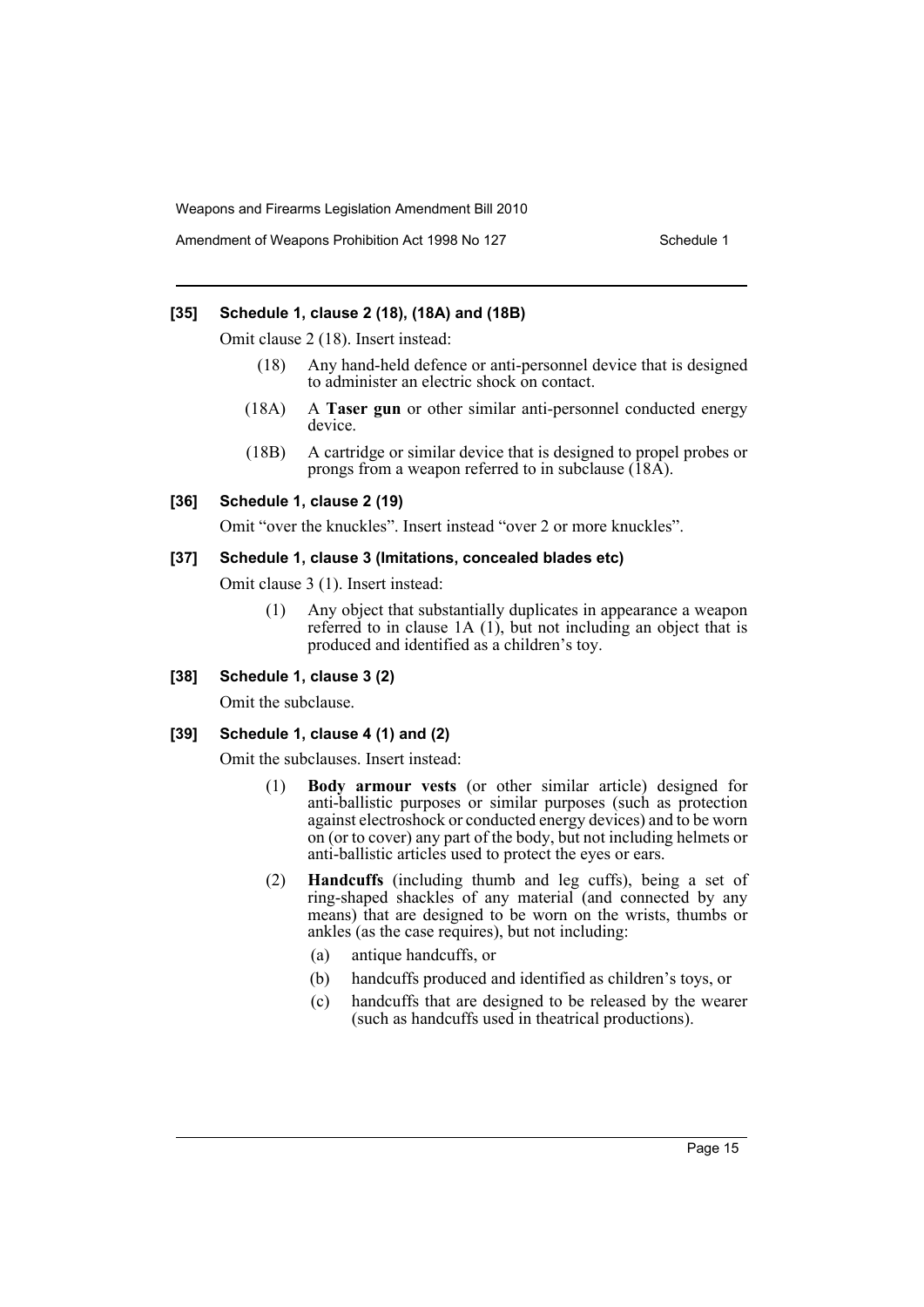Schedule 1 Amendment of Weapons Prohibition Act 1998 No 127

### **[40] Schedule 1, clause 4 (4)**

Omit the subclause. Insert instead:

- (4) A **detachable firearm magazine** of any of the following kinds:
	- (a) a rimfire rifle magazine with a capacity of more than 15 rounds,
	- (b) a centre-fire self-loading rifle magazine with a capacity of more than 5 rounds,
	- (c) a centre-fire rifle magazine (other than a self-loading rifle magazine) with a capacity of more than 10 rounds,
	- (d) a shotgun magazine with a capacity of more than 5 rounds,
	- (e) a tubular magazine extension that is capable of extending the capacity of any firearm,
	- (f) a pistol magazine with a capacity of more than 10 rounds,
	- (g) any magazine designed to be attached to any machine gun, sub-machine gun or other firearm that is capable of propelling projectiles in rapid succession following one pressure of the trigger.

### **[41] Schedule 1, clause 4 (9)**

Insert after clause 4 (8):

(9) Any device (regardless of its composition) that is designed to propel or launch a bomb, grenade, rocket or missile by any means other than by means of an explosive, including a device known as a PVC cannon.

### **[42] Schedule 2 Savings and transitional provisions**

Insert at the end of clause 1 (1): *Weapons and Firearms Legislation Amendment Act 2010*

### **[43] Schedule 2, Part 4**

Insert after Part 3:

# **Part 4 Provisions consequent on enactment of Weapons and Firearms Legislation Amendment Act 2010**

### **9 Definition**

In this Part, *amending Act* means the *Weapons and Firearms Legislation Amendment Act 2010*.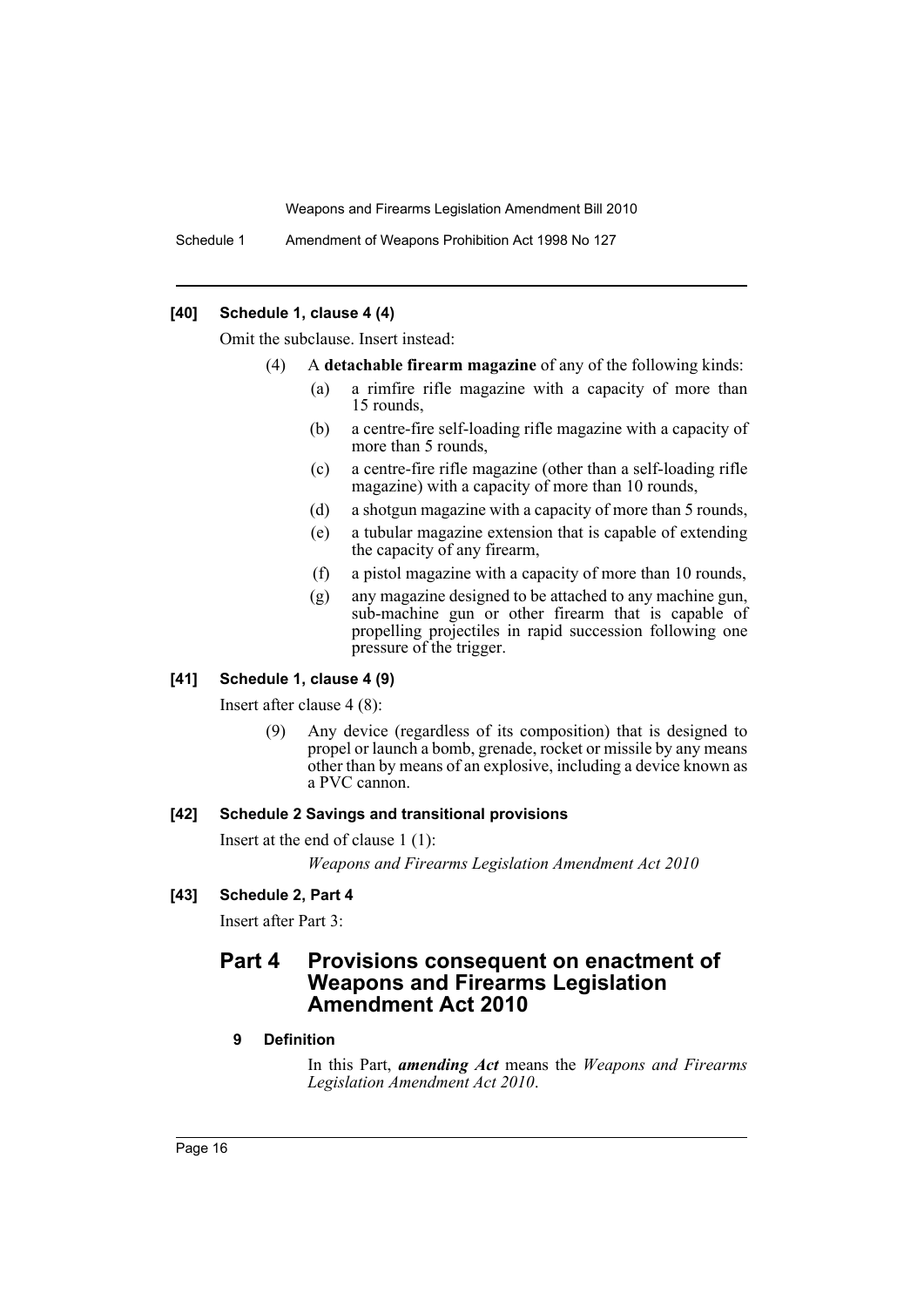Amendment of Weapons Prohibition Act 1998 No 127 Schedule 1

### **10 Existing permits issued for weapons collection purposes**

- (1) The amendment made by Schedule 1 [9] to the amending Act does not apply to or in respect of a permit that was in force immediately before the commencement of that amendment.
- (2) This clause ceases to have effect 6 months after the commencement of the amendment made by Schedule 1 [9] to the amending Act (or such later period as may be prescribed by the regulations).

### **11 Existing permits may be revoked on grounds of risk to public safety etc**

Section 10 (3A), as inserted by Schedule 1 [5] to the amending Act, extends to a permit that was in force immediately before the commencement of that subsection.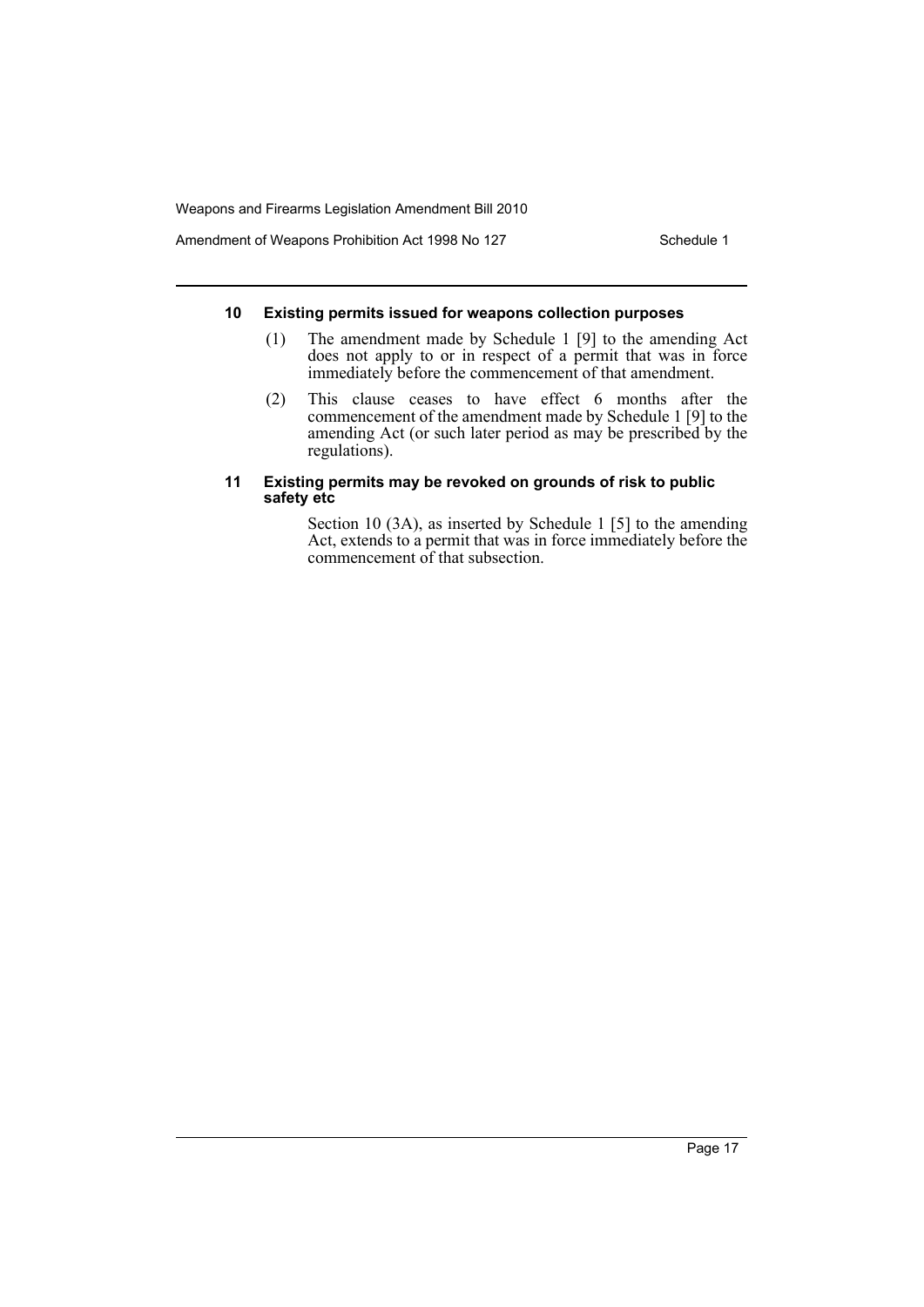Schedule 2 Amendment of Firearms Act 1996 No 46

# <span id="page-18-0"></span>**Schedule 2 Amendment of Firearms Act 1996 No 46**

### **[1] Section 4 Definitions**

Insert in alphabetical order in section 4 (1): *imitation firearm*—see section 4D.

### **[2] Section 4D**

Insert after section 4C:

### **4D Special provisions relating to imitation firearms**

- (1) This Act applies to an imitation firearm in the same way as it applies to a firearm, subject to the following:
	- (a) the Commissioner may issue a permit, but not a licence, authorising the possession or use of an imitation firearm,
	- (b) an imitation firearm is not required to be registered.
- (2) For the purposes of the application (as provided by this section) of this Act to imitation firearms:
	- (a) an imitation firearm that is an imitation of a pistol is taken to be a pistol, and
	- (b) an imitation firearm that is an imitation of a prohibited firearm is taken to be a prohibited firearm.
- (3) In this section, *imitation firearm* means an object that, regardless of its colour, weight or composition or the presence or absence of any moveable parts, substantially duplicates in appearance a firearm but that is not a firearm.
- (4) However, an imitation firearm does not include any such object that is produced and identified as a children's toy.

# **[3] Section 6A**

Omit the section. Insert instead:

### **6A Exemption for certain firearms manufactured before 1900**

(1) A person is exempt from any requirement under this Act to hold a licence or permit in respect of the possession of an antique firearm. However, the exemption provided by this subsection does not extend to an antique revolver.

**Note.** A licence or permit will still be required to use any such firearm.

(2) An antique firearm is not required to be registered. Accordingly, a person does not commit an offence under section 36 or 37 (2) in relation to an antique firearm.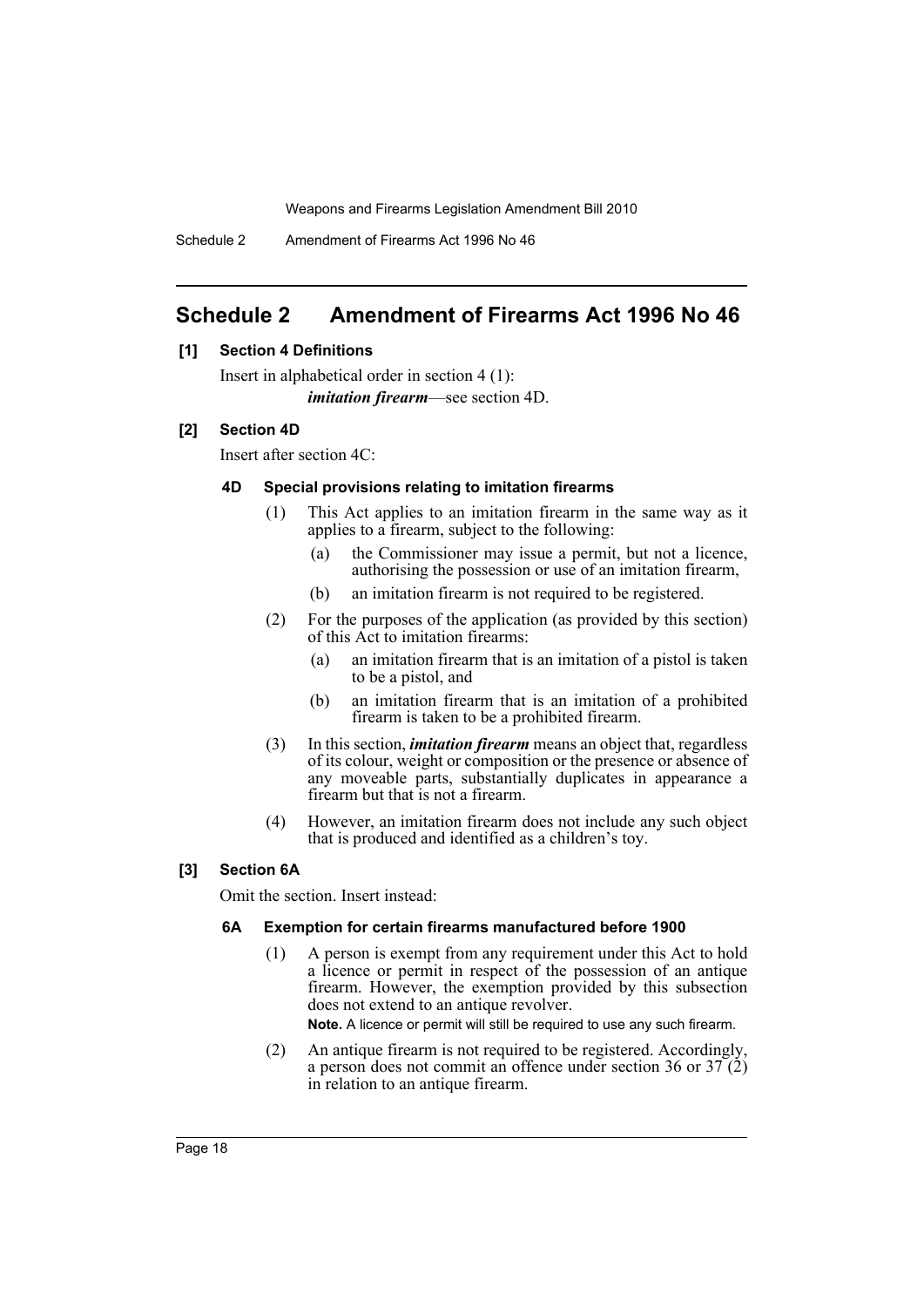Amendment of Firearms Act 1996 No 46 Schedule 2

- (3) A permit under section 31 to acquire a firearm is not required in the case of an antique firearm.
- (4) Sections 50, 50AA, 51 and 51A do not apply in relation to the sale or purchase of an antique firearm or a firearm part for an antique firearm. However, the exemption provided by this subsection does not extend to an antique revolver or a firearm part for an antique revolver.
- (5) Sections 50 (b) and 51 (1) (b) (ii) and (1A) (b) (ii) do not apply in relation to the sale or purchase of an antique revolver.
- (6) The possession of an antique firearm by a person in accordance with an exemption under this section is taken not to be possession for the purposes of section 51D.
- (7) In this section:

*antique firearm* means any firearm manufactured before 1900 that:

- (a) in the case of a firearm other than a pistol:
	- (i) is not capable of discharging breech-loaded metallic cartridges, or
	- (ii) is a firearm the ammunition for which is determined by the Commissioner to be ammunition that is not commercially available, or
- (b) in the case of a pistol—is not capable of discharging breech-loaded metallic cartridges.

*antique revolver* means an antique firearm that is a percussion lock pistol equipped with a revolving cylinder.

(8) Any determination by the Commissioner of the ammunition that is not commercially available for the purposes of this section must be published in the Gazette.

# **[4] Section 22 Suspension of licence**

Insert after section 22 (1):

- (1A) If a licence is being suspended because the Commissioner is satisfied that there may be grounds for revoking the licence under section 11 (5A), the notice suspending the licence is not required:
	- (a) to state the reasons for the suspension, or
	- (b) to include any request that the licensee provide the Commissioner with reasons why the licence should not be revoked.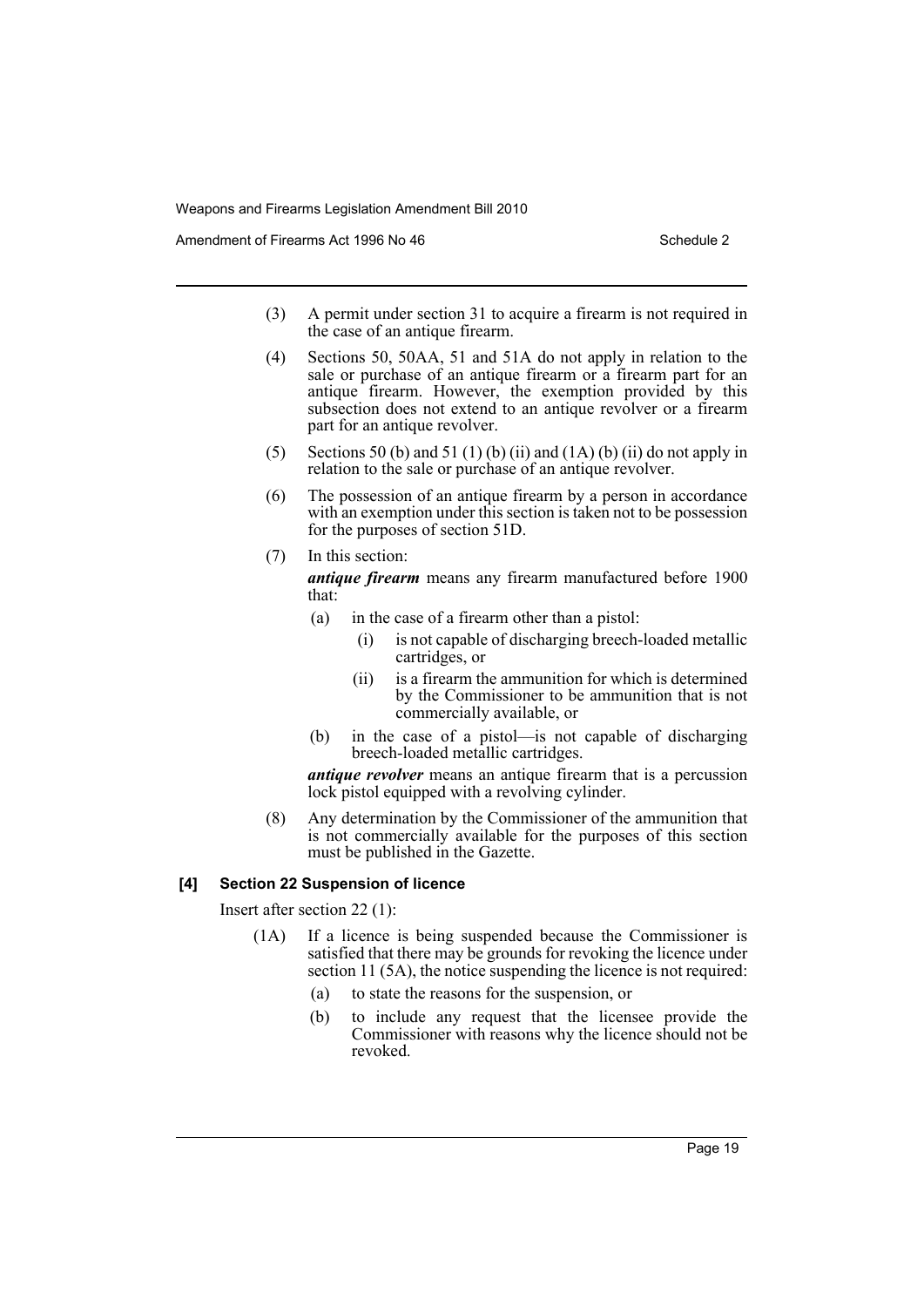Schedule 2 Amendment of Firearms Act 1996 No 46

### **[5] Section 24 Revocation of licence**

Insert after section 24 (2):

- (2A) If the Commissioner revokes a licence because the licence holder would be refused a licence on the grounds referred to in section 11 (5A), the Commissioner is not, under this or any other Act or law, required to give any reasons for revoking the licence on those grounds.
- **[6] Section 25 Surrender and seizure of firearms when licence suspended or revoked**

Omit "suspended or revoked" wherever occurring.

Insert instead "suspended, revoked or otherwise ceases to be in force".

### **[7] Section 25 (3)**

Insert after section 25 (2):

(3) This section does not apply in relation to a licence that has expired if the authority conferred by the licence continues to have effect (as provided by the regulations) pending the determination of an application for a subsequent licence.

# **[8] Section 30 General provisions relating to permits**

Omit "suspended or revoked" from section 30 (6) and (7), wherever occurring.

Insert instead "suspended, revoked or otherwise ceases to be in force".

### **[9] Section 30 (8)**

Insert after section 30 (7):

(8) Subsections (6) and (7) do not apply in relation to a permit that has expired if the authority conferred by the permit continues to have effect (as provided by the regulations) pending the determination of an application for a subsequent permit.

### **[10] Section 30 (8) and (9)**

Insert after section 30 (7):

- (8) If a permit is being suspended because the Commissioner is satisfied that there may be grounds for revoking the permit under section 11 (5A), the notice suspending the permit is not required:
	- (a) to state the reasons for the suspension, or
	- (b) to include any request that the permit holder provide the Commissioner with reasons why the permit should not be revoked.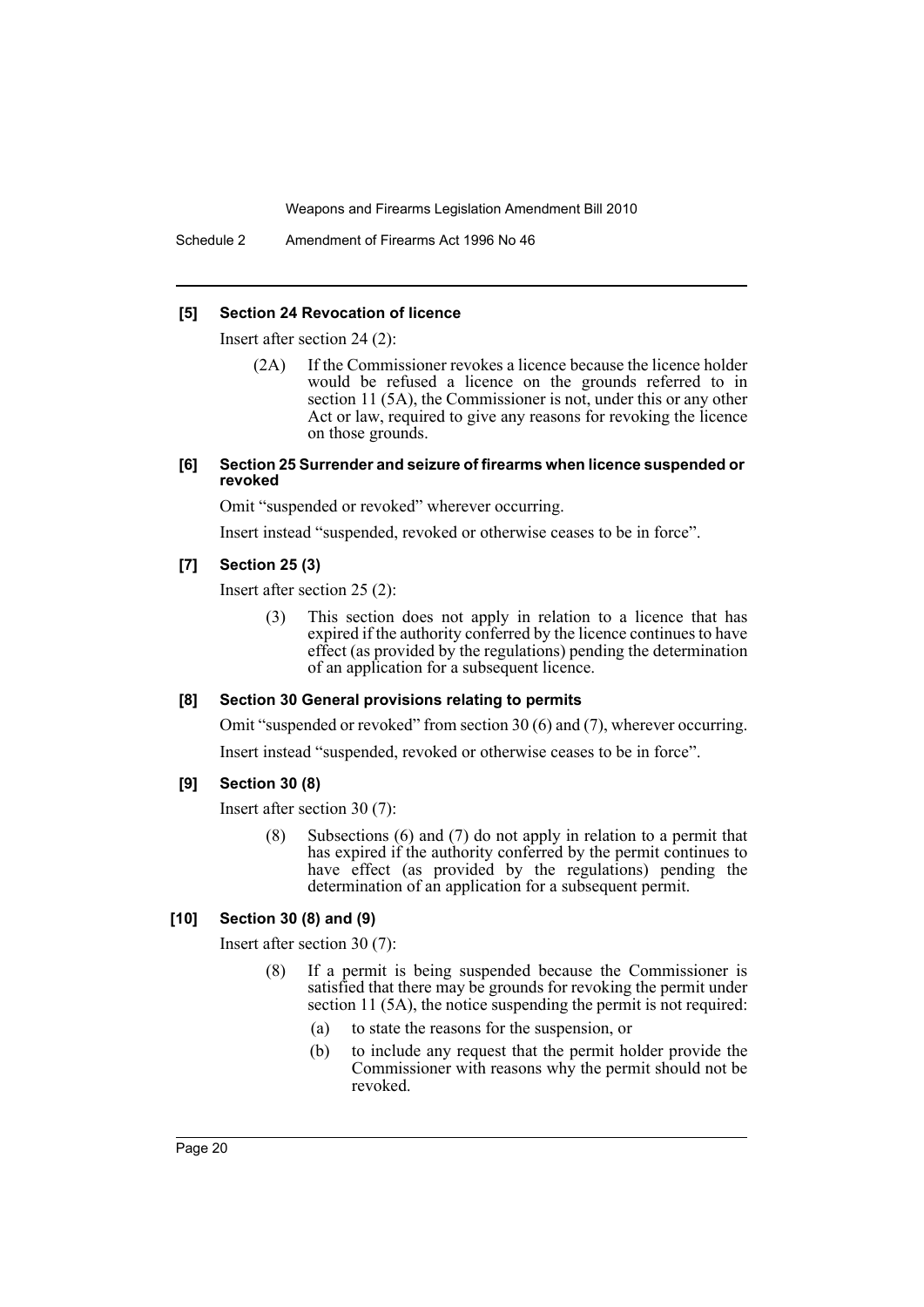Amendment of Firearms Act 1996 No 46 Schedule 2

(9) If the Commissioner revokes a permit because the permit holder would be refused a permit on the grounds referred to in section 11 (5A), the Commissioner is not, under this or any other Act or law, required to give any reasons for revoking the permit on those grounds.

### **[11] Schedule 1 Prohibited firearms**

Omit item 17.

### **[12] Schedule 3 Savings and transitional provisions**

Insert after clause 1 (1) (f):

(g) the *Weapons and Firearms Legislation Amendment Act 2010*, to the extent that it amends this Act.

# **[13] Schedule 3, Part 8**

Insert after Part 7:

# **Part 8 Provisions consequent on enactment of Weapons and Firearms Legislation Amendment Act 2010**

### **25 Definition**

In this Part, *amending Act* means the *Weapons and Firearms Legislation Amendment Act 2010*.

### **26 Existing permits for imitation firearms**

A permit issued in respect of a prohibited weapon referred to in clause 3 (2) of Schedule 1 to the *Weapons Prohibition Act 1998* (as in force immediately before the repeal of that subclause by the amending Act) is taken to be a permit issued in respect of an imitation firearm under this Act and continues in force (unless it is sooner suspended, revoked or otherwise ceases to be in force) for the remainder of the term for which it was issued.

#### **27 Existing determinations of ammunition considered not commercially available**

A determination by the Commissioner in respect of ammunition that is not commercially available and made under section 6A (as in force immediately before the substitution of that section by the amending Act) is taken to be a determination made under section 6A as so substituted.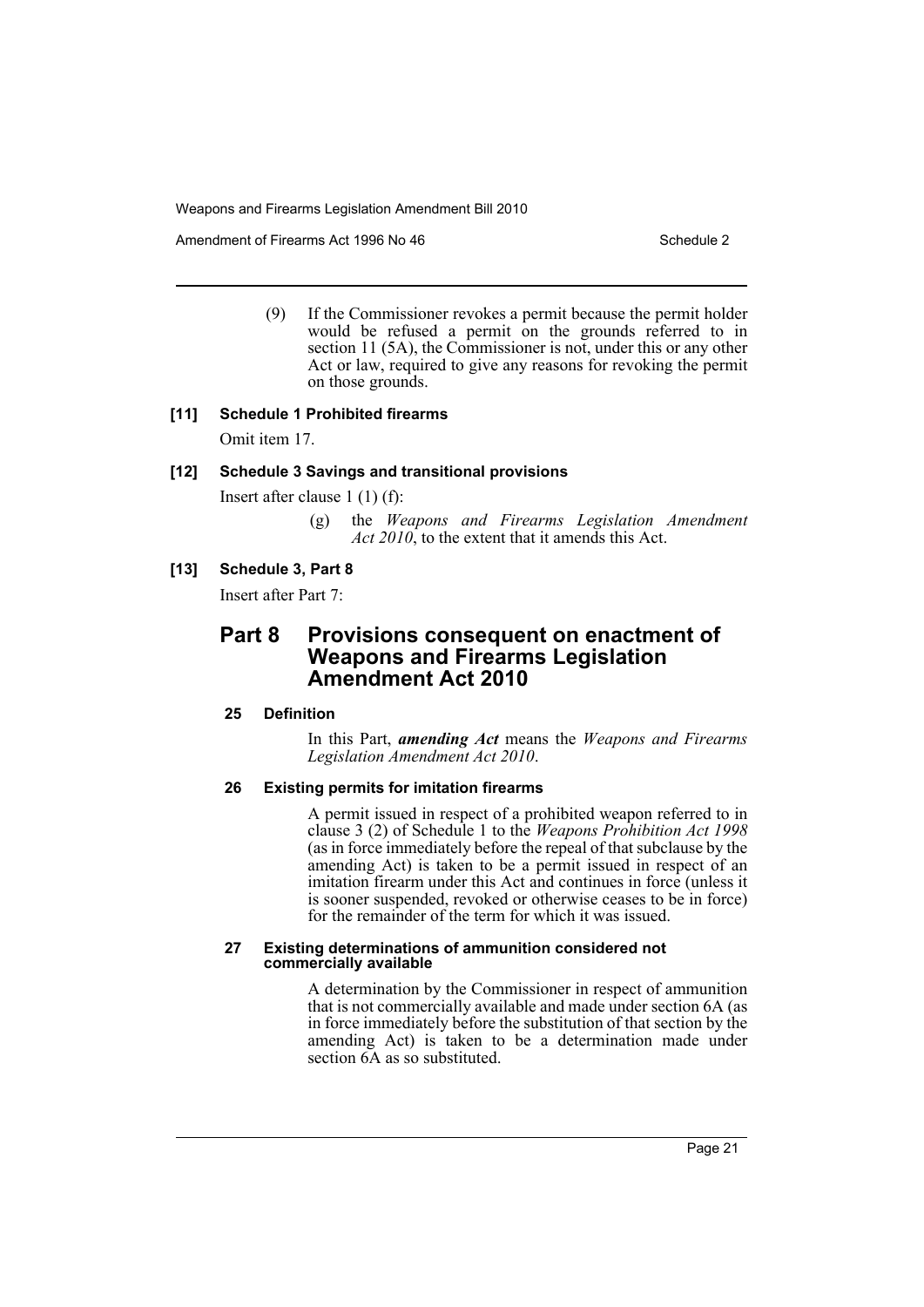# <span id="page-22-0"></span>**Schedule 3 Amendment of other legislation**

# **3.1 Bail Act 1978 No 161**

### **Section 8B Presumption against bail for serious firearms and weapons offences**

Insert after section 8B (1) (c):

- (d) an offence under section 7 of the *Weapons Prohibition* Act 1998, being an offence that relates to a military-style weapon,
- (e) an offence under section 23A (2), 23B or 25A (2) of the *Weapons Prohibition Act 1998*.

# **3.2 Casino Control Act 1992 No 15**

### **Section 66 Approval of games and rules for games**

Insert "or an imitation firearm," after "ammunition," in section 66 (4) (b) (ii).

# **3.3 Centennial Park and Moore Park Trust Regulation 2009**

# **Clause 18 Recreational activities on Trust lands**

Insert ", or imitation firearm," after "firearm" in clause 18 (k).

# **3.4 Children (Protection and Parental Responsibility) Act 1997 No 78**

# **Section 29 Removal of concealed weapons**

Omit paragraph (a) of the definition of *weapon* in section 29 (2). Insert instead:

(a) a firearm, or an imitation firearm, within the meaning of the *Firearms Act 1996*, or

# **3.5 Commercial Agents and Private Inquiry Agents Act 2004 No 70**

# **Section 4 Definitions**

Insert "or imitation firearm (within the meaning of the *Firearms Act 1996*)" after "firearm" in paragraph (b) of the definition of *major offence* in section  $4(1)$ .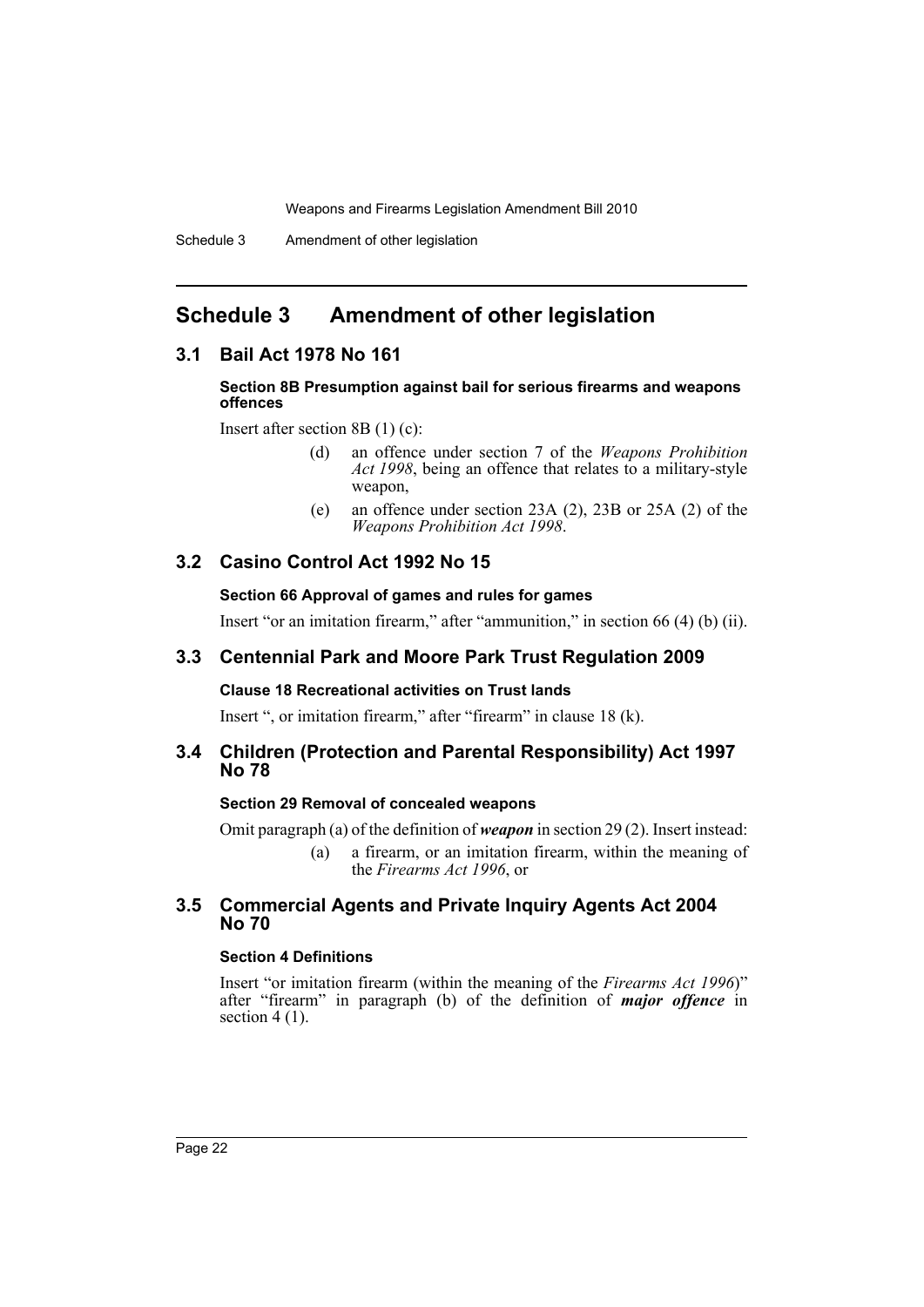Amendment of other legislation Schedule 3

# **3.6 Commons Management Regulation 2006**

# **Schedule 1 Model by-law**

Insert "or imitation firearm" after "firearm" in clause 4 (a) of the Schedule.

# **3.7 Court Security Act 2005 No 1**

# **[1] Section 4 Definitions**

Omit paragraph (b) of the definition of *restricted item* in section 4 (1). Insert instead:

> (b) a firearm, or an imitation firearm, within the meaning of the *Firearms Act 1996*,

# **[2] Section 8 Possession of restricted items in court premises**

Insert ", or an imitation firearm," after "firearm" in paragraph (a) of the penalty at the end of section 8 (1).

# **3.8 Crimes Act 1900 No 40**

# **[1] Section 4 Definitions**

Omit paragraph (a) of the definition of *Dangerous weapon* in section 4 (1). Insert instead:

> (a) a firearm, or an imitation firearm, within the meaning of the *Firearms Act 1996*, or

# **[2] Section 93F Interpretation**

Insert ", *imitation firearm*" after "*firearm*" where firstly occurring in section  $93F(1)$ .

# **[3] Section 154D Stealing firearms**

Omit the definition of *firearm* from section 154D (2). Insert instead:

*firearm* has the same meaning as in the *Firearms Act 1996*, and includes an imitation firearm within the meaning of that Act.

# **[4] Section 207 Placing etc dangerous articles on board an aircraft or vessel**

Insert after section 207 (3):

(4) A reference in this section to a firearm includes a reference to an imitation firearm within the meaning of the *Firearms Act 1996*.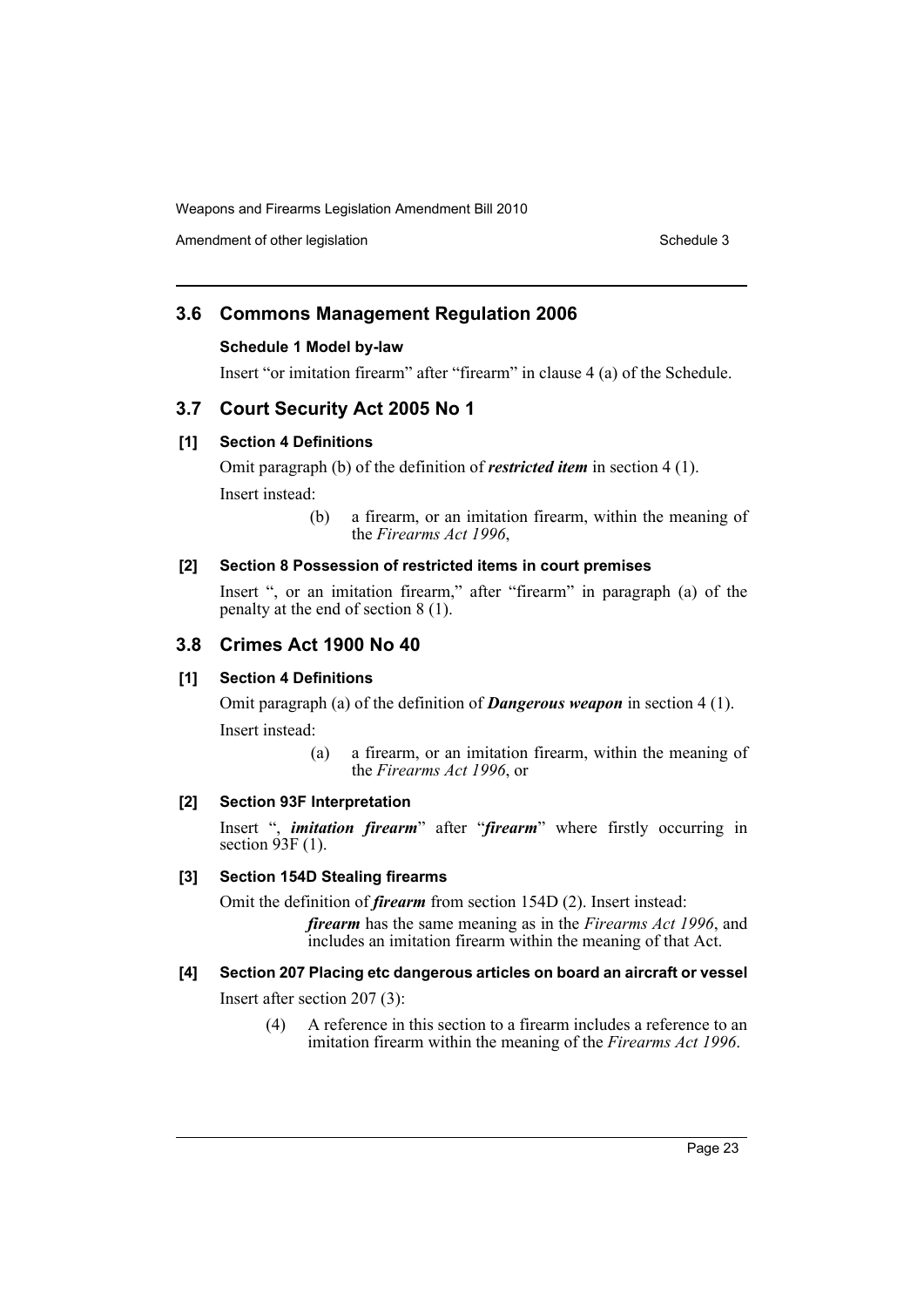Schedule 3 Amendment of other legislation

# **3.9 Crimes (Criminal Organisations Control) Act 2009 No 6**

### **Section 27 Prohibition on carrying on of certain activities when interim control order or control order takes effect**

Insert ", or an imitation firearm," after "firearm" in paragraph (e) of the definition of *prescribed activity* in section 27 (6).

# **3.10 Crimes (Sentencing Procedure) Act 1999 No 92**

### **Section 76 Home detention not available for certain offences**

Insert ", or an imitation firearm, within the meaning of the *Firearms Act 1996*" after "firearm" in section 76 (d).

# **3.11 Criminal Procedure Act 1986 No 209**

### **[1] Section 268 Maximum penalties for Table 2 offences**

Insert after section 268 (2) (e1):

(e2) for an offence under section 7, 20, 23 (1), 23A (1), 25A (1), 31 or 34 of the *Weapons Prohibition Act 1998* imprisonment for 2 years, or a fine of 100 penalty units, or both,

### **[2] Section 348 Offences in respect of which an intervention program may be conducted**

Insert ", or an imitation firearm, within the meaning of the *Firearms Act 1996*" after "firearm" in section  $348$  (2) (e).

### **[3] Schedule 1 Indictable offences triable summarily**

Omit clause 8 from Table 2. Insert instead:

### **8 Weapons Prohibition Act 1998**

An offence under section 7, 20, 23 (1), 23A (1), 25A (1), 31 or 34 of the *Weapons Prohibition Act 1998*.

# **3.12 Crown Lands (General Reserves) By-law 2006**

### **Clause 21 Regulation of conduct in reserve**

Insert ", or an imitation firearm," after "firearm" in clause 21 (2) (u).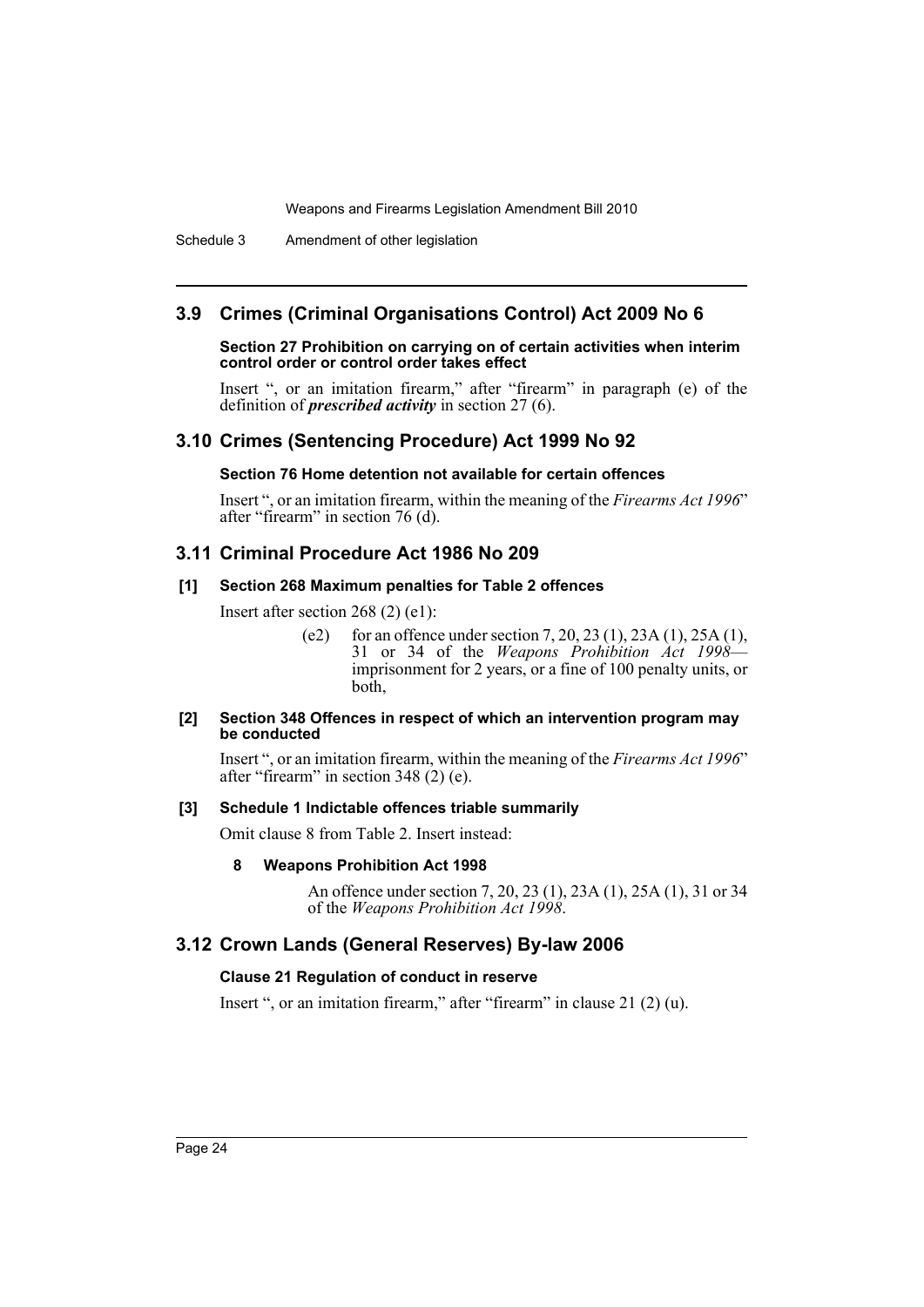Amendment of other legislation Schedule 3

# **3.13 Crown Lands Regulation 2006**

### **Clause 46 Unauthorised activities on public land**

Insert ", or an imitation firearm," after "firearm" in clause 46 (1) (u).

# **3.14 Firearms Regulation 2006**

# **[1] Clauses 116 and 116A**

Omit the clauses.

**[2] Clause 119 Exemption relating to imitations and replicas of firearms** Omit the clause.

# **3.15 Law Enforcement (Powers and Responsibilities) Act 2002 No 103**

# **[1] Section 3 Interpretation**

Omit the definition of *firearm* from section 3 (1). Insert instead:

*firearm* has the same meaning as it has in the *Firearms Act 1996*, and includes an imitation firearm within the meaning of that Act.

# **[2] Section 46A Searchable offences**

Insert ", an imitation firearm" after "firearm" in the definition of *firearms or prohibited weapons offence* in section 46A (2).

# **3.16 Lotteries and Art Unions Act 1901 No 34**

# **Section 2A Definitions**

Insert "or an imitation firearm," after "ammunition," in paragraph (b) of the definition of *prohibited prize* in section 2A (1).

# **3.17 National Parks and Wildlife Act 1974 No 80**

# **Section 166 Definition of "article" for secs 164 and 165**

Insert at the end of the section:

(2) A reference in this section to a firearm includes a reference to an imitation firearm within the meaning of the *Firearms Act 1996*.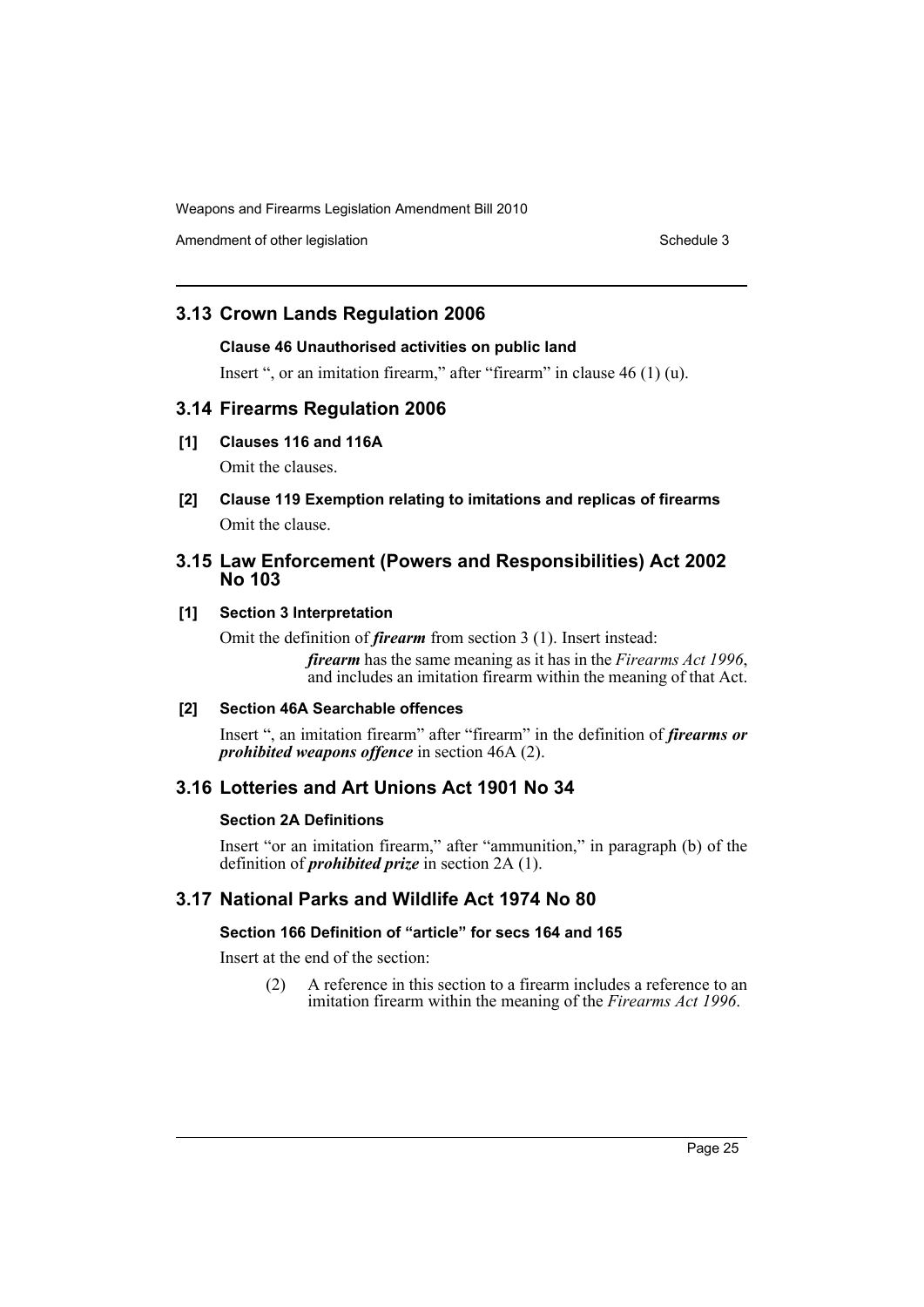Schedule 3 Amendment of other legislation

# **3.18 National Parks and Wildlife Regulation 2009**

### **Clause 20 Weapons**

Insert ", or imitation firearm," after "firearm" in clause 20 (1) (a).

# **3.19 Parramatta Park Trust Regulation 2007**

### **Clause 17 Recreational activities on trust lands**

Insert "or imitation firearm" after "firearm" in clause 17 (k).

# **3.20 Road Transport (Driver Licensing) Act 1998 No 99**

# **[1] Section 39 Photographs to which this Part applies**

Omit section 39 (c). Insert instead:

- (c) photographs in the possession of the Authority that were taken or provided for the purpose of applications for the issue or renewal by the Commissioner of Police of the following:
	- (i) a licence or permit under the *Firearms Act 1996*,
	- (ii) a licence under the *Security Industry Act 1997*,
	- (iii) a permit under the *Weapons Prohibition Act 1998*.

### **[2] Section 40 Purposes for which photographs may be kept and used**

Omit section 40 (1) (a). Insert instead:

- (a) to reproduce the likeness of a person on a driver licence or on the following:
	- (i) a licence or permit under the *Firearms Act 1996*,
	- (ii) a licence under the *Security Industry Act 1997*,
	- (iii) a permit under the *Weapons Prohibition Act 1998*,

# **[3] Section 41 Release of photographs prohibited**

Omit section 41 (1) (c) (iii). Insert instead:

(iii) in relation to a licence or permit under the *Firearms Act 1996*, a licence under the *Security Industry Act 1997* or a permit under the *Weapons Prohibition Act 1998*, or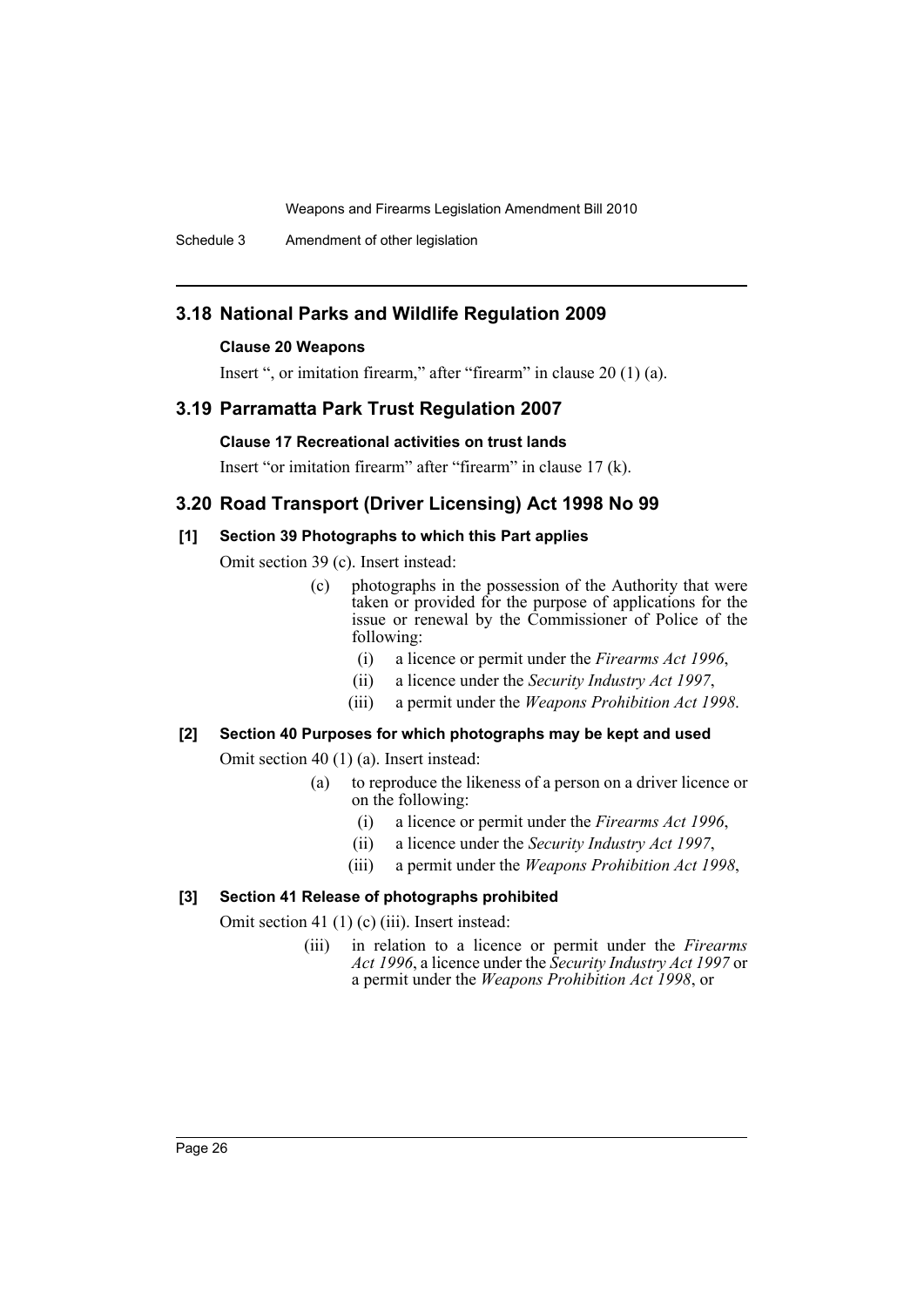Amendment of other legislation Schedule 3

# **3.21 Road Transport (Driver Licensing) Regulation 2008**

### **[1] Clause 108A Keeping and use of photographs: use of facial recognition technology**

Insert "or permit" after "licence" in paragraph (d) of the definition of *relevant permit* in clause 108A (2).

# **[2] Clause 108A (2), definition of "relevant permit"**

Insert after paragraph (e) of the definition:

(e1) a permit under the *Weapons Prohibition Act 1998*,

# **3.22 Sydney Harbour Foreshore Authority Regulation 2006**

### **Clause 4 Commercial and other activities**

Insert "or imitation firearm within the meaning of the *Firearms Act 1996*" after "firearm" in clause 4 (1) (p).

# **3.23 Sydney Olympic Park Authority Regulation 2007**

### **Clause 4 Commercial and other activities**

Insert "or imitation firearm" after "firearm" in clause 4 (v).

# **3.24 Sydney Water Catchment Management Regulation 2008**

### **Clause 23 Certain conduct prohibited on Schedule 1 land and Schedule 2 land**

Insert "or imitation firearm (within the meaning of the *Firearms Act 1996*)" after "firearm" in clause 23 (2) (c).

# **3.25 Sydney Water Regulation 2006**

### **Clause 23 Certain conduct prohibited**

Omit "firearm or prohibited weapon" from clause 23 (1) (c).

Insert instead "firearm or imitation firearm (within the meaning of the *Firearms Act 1996*) or prohibited weapon (within the meaning of the *Weapons Prohibition Act 1998*)".

# **3.26 Tow Truck Industry Regulation 2008**

# **[1] Clause 7 Offences that disqualify applicants for licences**

Insert "or imitation firearm (within the meaning of the *Firearms Act 1996*)" after "firearm" in clause  $7(1)$  (b).